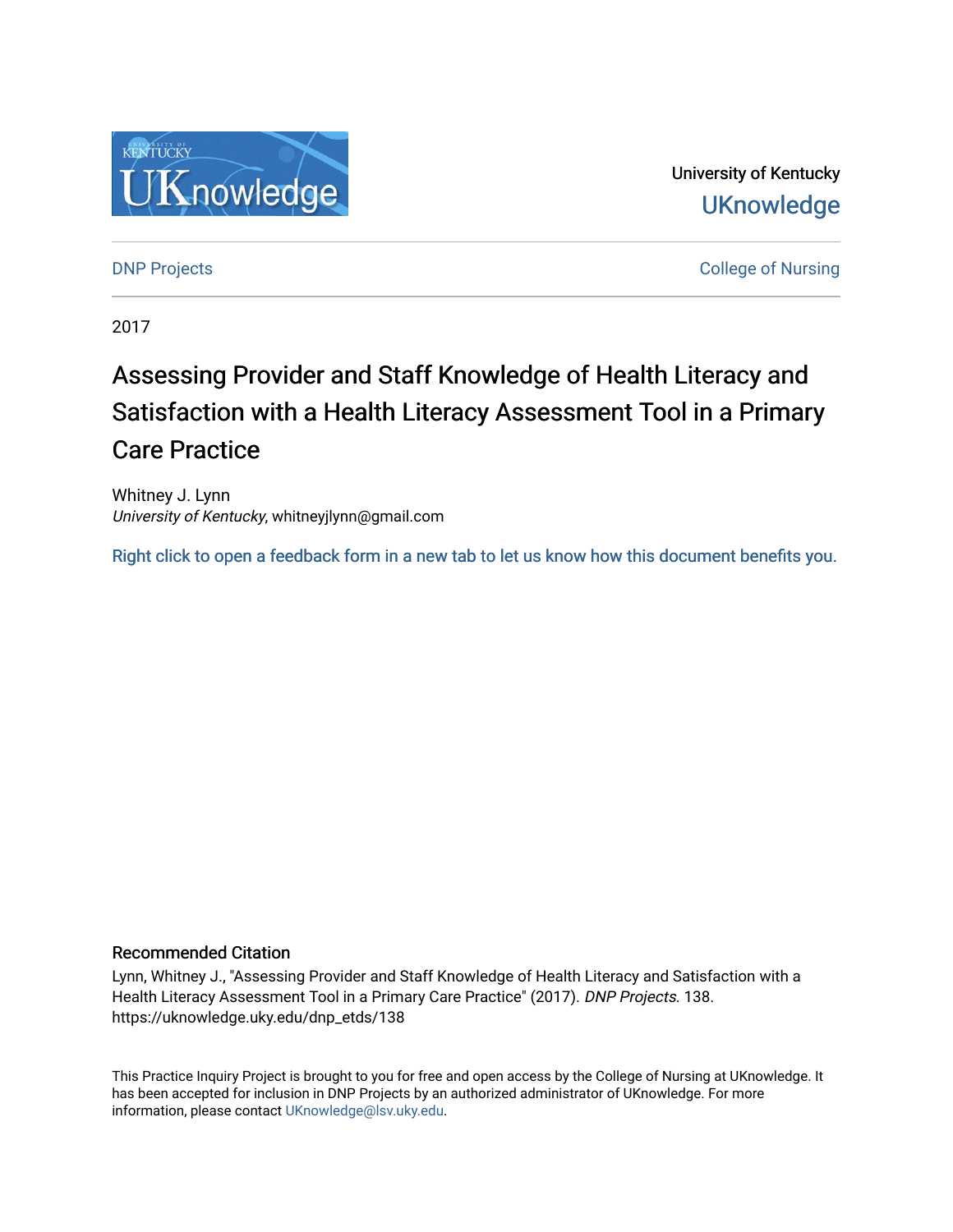#### Running head: PROVIDER AND STAFF HEALTH LITERACY ASSESSMENT

Final DNP Project Report

Assessing Provider and Staff Knowledge of Health Literacy and Satisfaction with a Health Literacy Assessment Tool for Patients in a Primary Care Practice

Whitney J. Lynn

University of Kentucky

College of Nursing

Spring 2017

Nancy Kloha DNP, APRN, FNP-BC – Committee Chair

Lynne Jensen PhD, RN, APRN – Committee Member

Monica Heck DNP, FNP-C – Committee Member/Clinical Mentor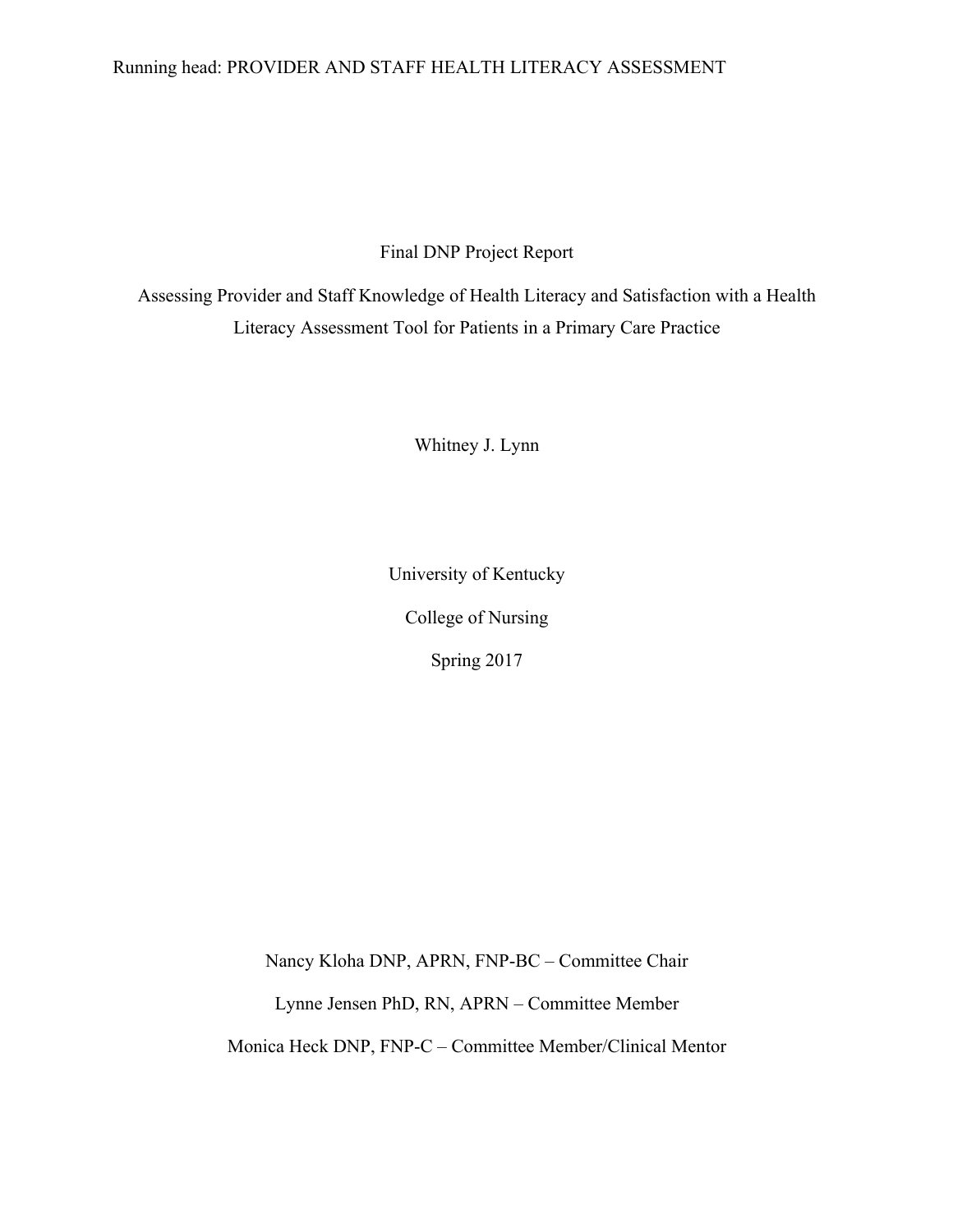#### Dedication

First and foremost I would like to thank God for the opportunity to be where I am today, without His strength and grace this all would not be possible. This DNP project is dedicated to all of the hard-working, determined women in healthcare whose strength is inspiring; may you always remember where you came from and where you aim to go. I would also like to dedicate this project to my husband I cannot thank you enough from the bottom of my heart for all of the patience you have shown me over the last 3 years in graduate school. I am especially grateful for your encouraging words; and for reminding me day after day that all of my hard work will pay off. Thank you to my parents and grandparents for supporting me in all of my aspirations and for showing me how to work hard toward my dreams. And lastly thank you to all of my friends and family for understanding my absence these last few years at gatherings and events, it is difficult to put into words how much I appreciate you all!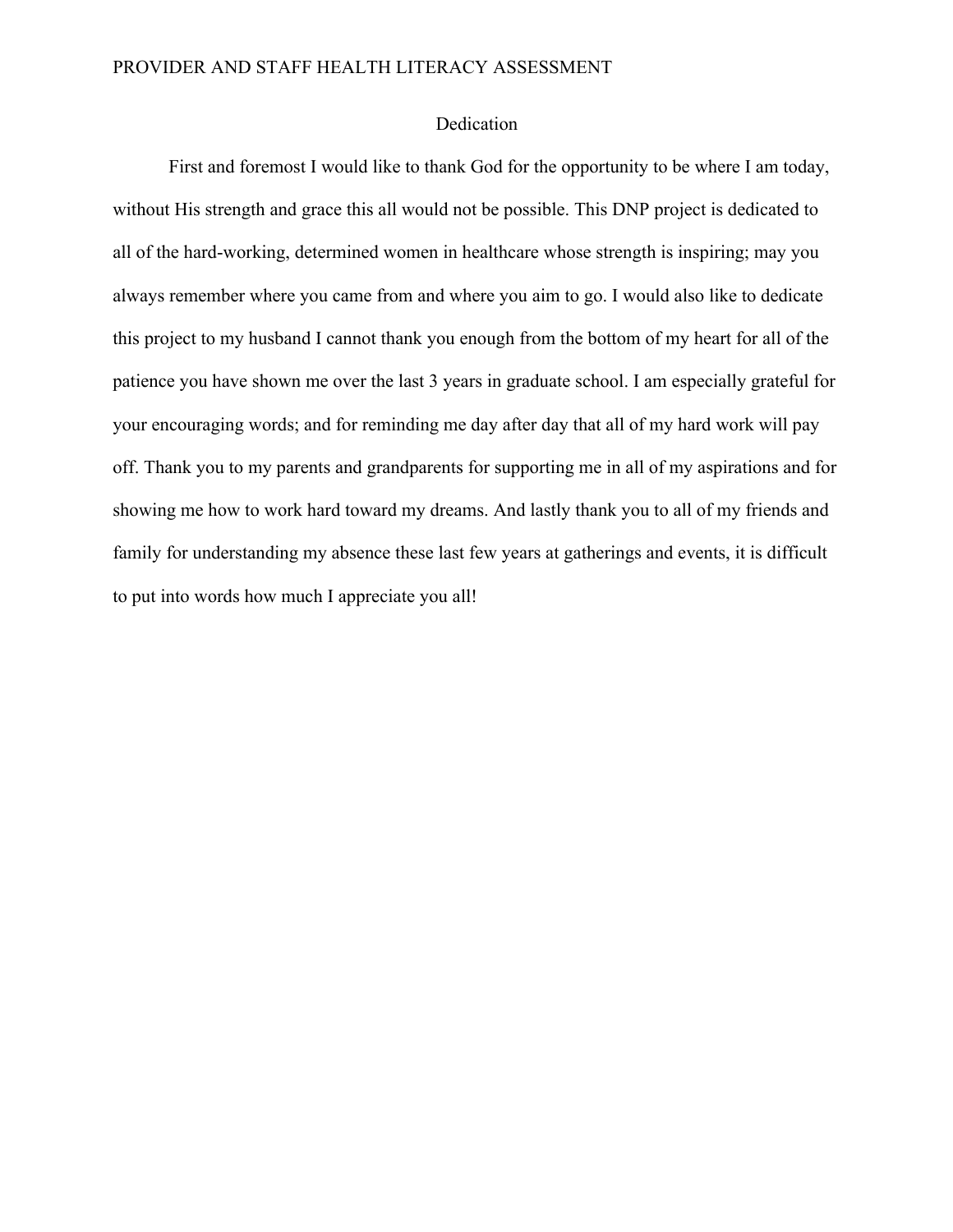#### **Acknowledgements**

I would like to thank my advisor Dr. Nancy Kloha; you have guided me through many ups and downs in my graduate education. I appreciate you sharing not only knowledge, but also personal stories and advice about life. Without the many hours of counseling and guidance this would not have been possible. I would like to thank Lynne Jensen and clinical mentor Dr. Monica Heck for taking the time to serve as my committee members. I would like to thank my professor and clinical preceptor Dr. Judi Daniels for investing so much time and energy into the development of my skills as a future nurse practitioner and for always reminding me to "be a strong soldier". And last but not least thank you to my fellow colleagues for three years of studying together, working together, and celebrating together. I could not have done this without the help and support from you all.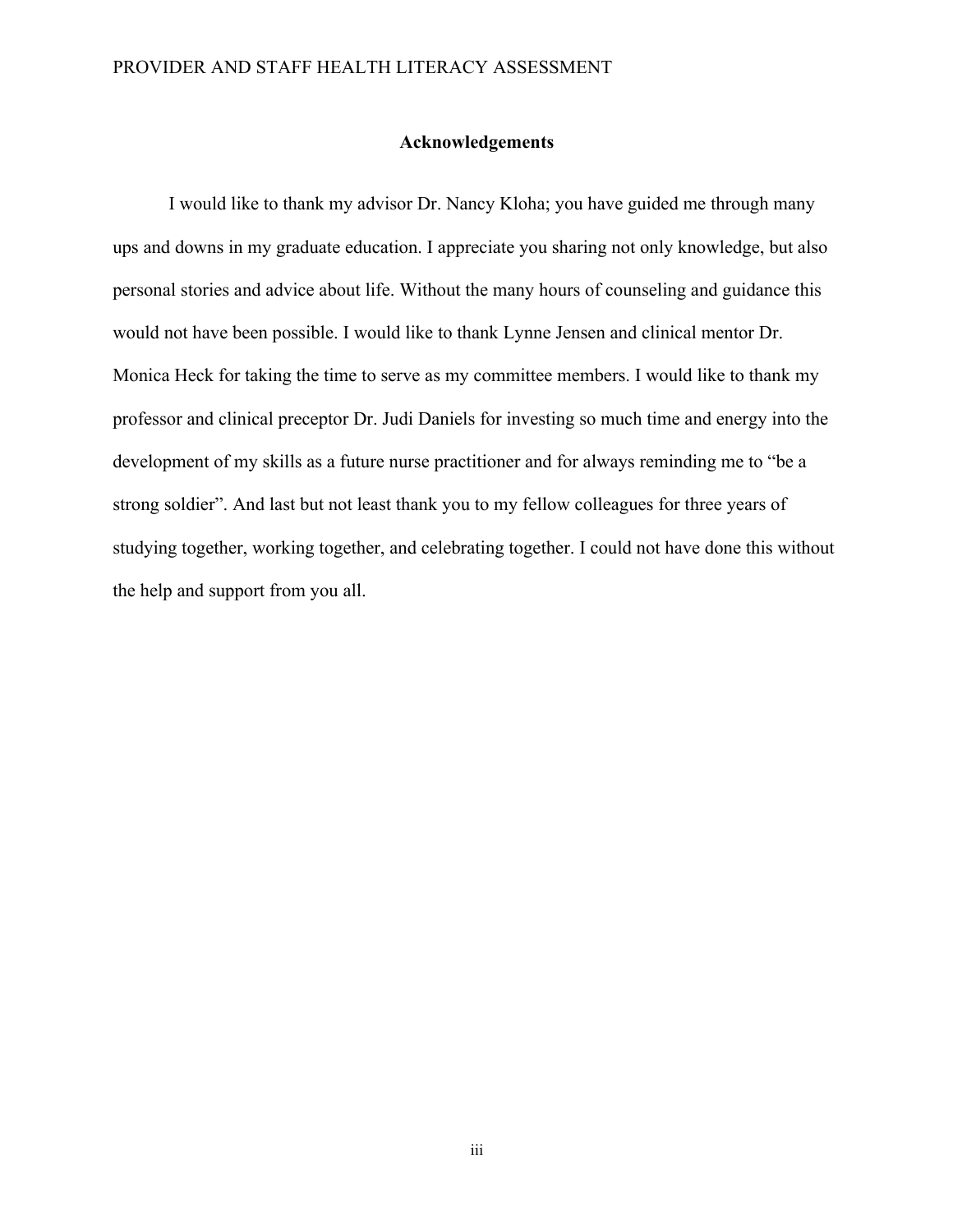### **Table of Contents**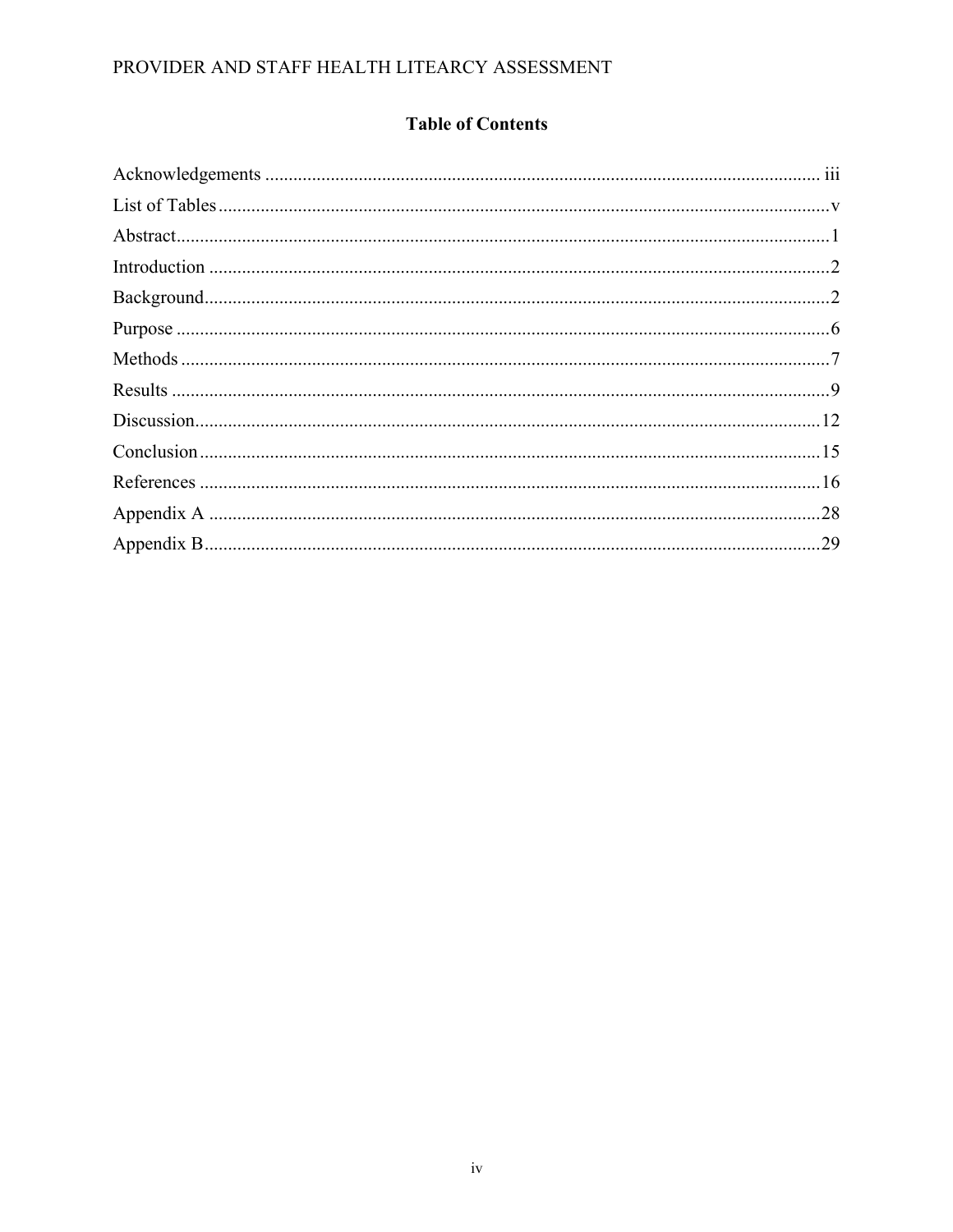### **List of Tables**

|                                                                                       | .22 |
|---------------------------------------------------------------------------------------|-----|
| Table 4. Frequency of Health Literacy Benefit with Patients Pre-Intervention23        |     |
|                                                                                       | .24 |
|                                                                                       |     |
| Table 7. Frequency of Health Literacy Tool Satisfaction Post-Intervention 26          |     |
| Table 8. Frequency of Health Literacy Tool Recommended Future Use Post-Intervention27 |     |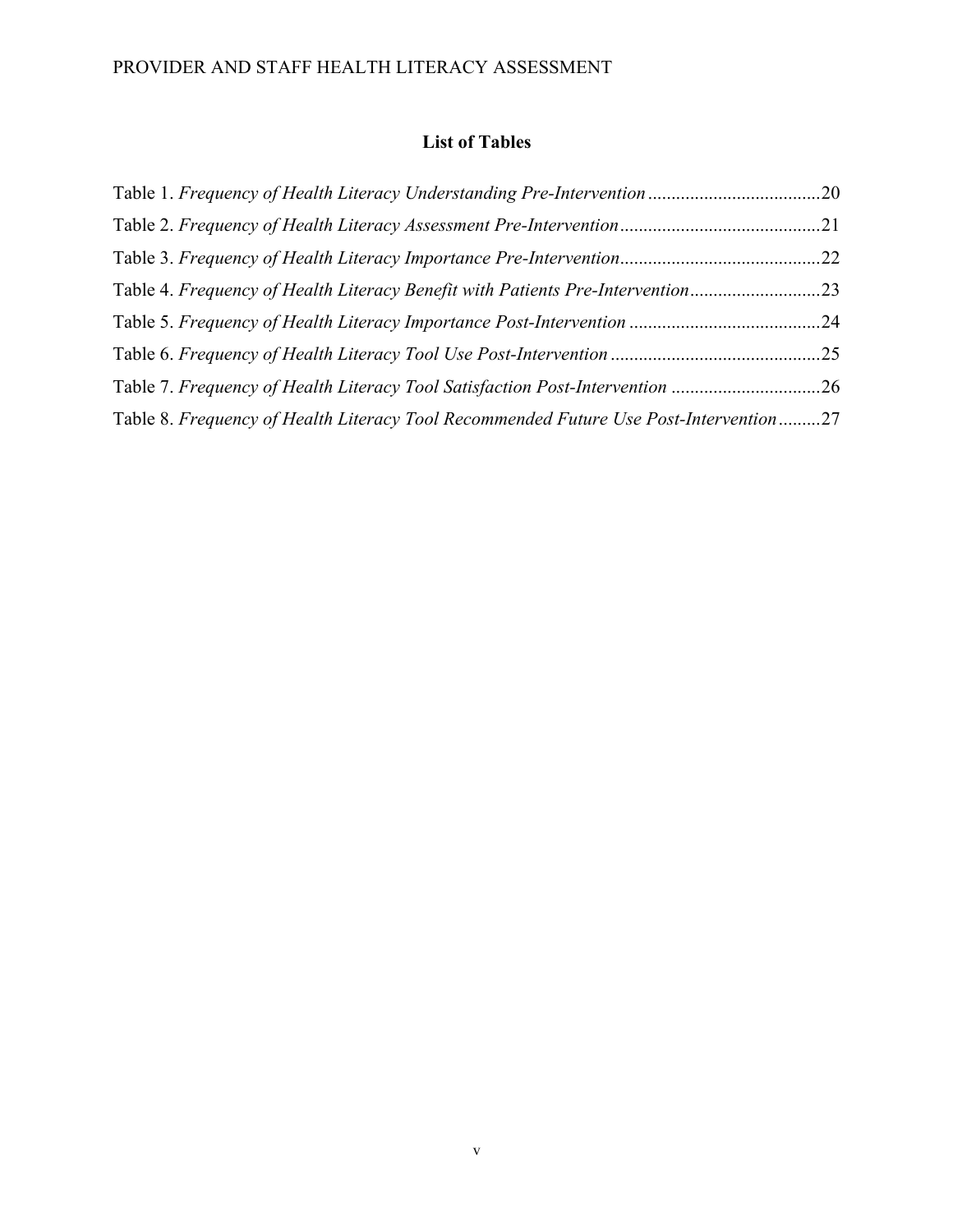#### **Abstract**

PURPOSE: The purpose of this quality improvement project was to assess provider and staff knowledge about health literacy. Specifically, the knowledge of health literacy and perceived importance, current usage, and benefits of the use of a health literacy assessment tool at a primary care clinic was evaluated pre-intervention. The perceived importance of health literacy as well as satisfaction with, frequency of use, and recommendation of the chosen health literacy assessment tool for future use was evaluated post-intervention.

METHODS: This project used surveys pre- and post-intervention at an urban primary care clinic in the southeastern United States from January to March 2017. The sample consisted of 9 providers and staff who completed surveys before and after collaboratively choosing one health literacy assessment tool to use with patients for one month during the intervention period. RESULTS: All participating providers/staff strongly believed the patients at their clinic could benefit from tailored education based on individualized assessment of health literacy levels, yet over two-thirds of providers/staff felt that the health literacy of patients was not being assessed at the clinic prior to the intervention. With 88.8% of participants using the selected health literacy tool with 0-10 patient encounters  $(n=8)$  during the intervention, two-third of the participants (n=6, 66.7%) believed they "Might or Might Not" recommend use of the chosen health literacy assessment tool in clinic while the remaining one-third answered probably or definitely will recommend use.

CONCLUSION: The majority of providers/staff believe health literacy of patients is not currently being assessed at their clinic and that using a health literacy assessment tool with patients is important for patient education teaching. The majority of providers/staff are unsure if the tool used in this study is the best choice for everyday use in their clinic.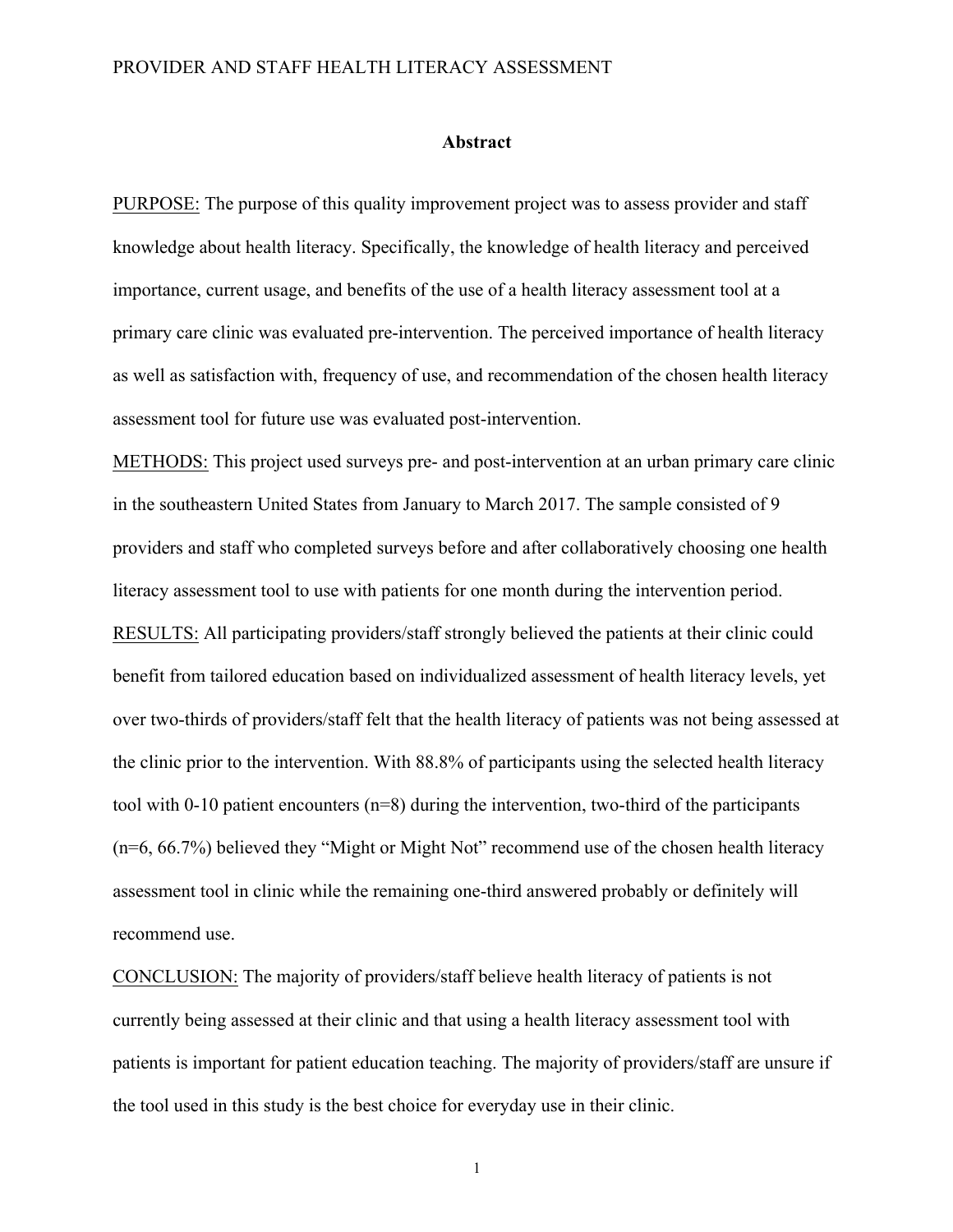Assessing Provider and Staff Knowledge of Health Literacy and Satisfaction with a Health Literacy Assessment Tool for Patients in a Primary Care Practice

#### **Introduction**

A quality improvement project was developed to evaluate provider and staff knowledge of health literacy and satisfaction with a patient health literacy assessment tool in a primary care practice. A health literacy assessment tool can help to optimize patient education by assessing patient's health literacy in combination with documenting patient's preferred learning styles. Providers and nursing staff often overestimate the capability of patients to receive and understand knowledge about disease and treatment plans (Dickens, Lambert, Cromwell, & Piano, 2013). Individuals with low health literacy may not acknowledge they have difficulty understanding health information and instructions, and may use coping mechanisms to hide their lower literacy (Dennison Himmelfarb, & Hughes, 2011). Assessing patient's health literacy, will allow for a more comprehensive treatment approach for patients and providers, leading to improved patient outcomes (Ferguson, Lowman, & Dewalt, 2011).

#### **Background**

Time with patients is limited, and patient education is crucial in primary care practice for building patients knowledge of disease prevention, and understanding treatment plans in preparation for self-management. Health literacy plays a primary factor in patients' ability to receive education. According to the Agency for Health Research and Quality (AHRQ), "health literacy is the ability to get, process, and understand basic health information and services needed to make appropriate decisions" (2015, p. 1). Limited health literacy skills are associated with reduced understanding of health terms and concepts as well as poor health outcomes (Ferguson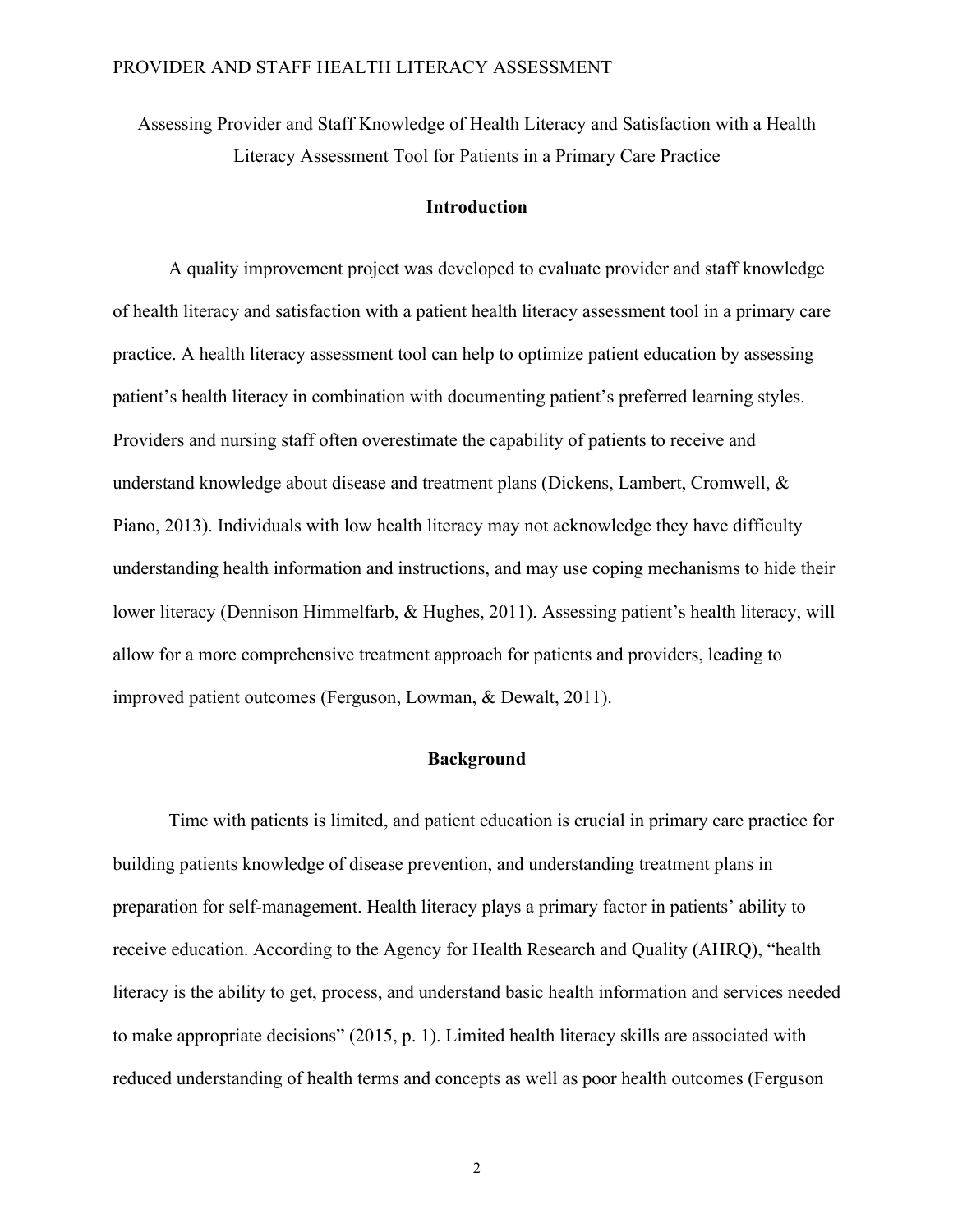et al., 2011). Poor health outcomes include; increased coronary heart disease risk in women (Martin et al., 2010); poorer ability to interpret nutrition information (Davis, Jones, Logsdon, Ryan, & Wilkeson-McMahon, 2013); increased hospitalizations; increased use of emergency care; lower rate of receiving the influenza vaccine; poorer ability to demonstrate taking medications appropriately; poorer ability to interpret labels and health messages (Berkman, Sheridan, Donahue, Halpern, & Crotty, 2011), and reduced medication adherence (Joplin et al., 2015). The Centers for Disease Control and Prevention (CDC) has stated, "Limited health literacy costs the healthcare system money and results in higher than necessary morbidity and mortality" (2016). Acknowledging, assessing, and helping to educate patients with limited health literacy can lead to better patient outcomes, and cost savings in health care.

In combination with assessing health literacy, acknowledging the need for and providing interpreter services when necessary is important for culturally competent care. Linguistically discordant health services have been shown to be associated with poorer communication, less understanding of client's own condition, lower client satisfaction, and higher healthcare costs when compared to those with linguistically concordant care (Nápoles et al., 2010). AHRQ identifies the importance of clear communication in patient education to improve care for all patients regardless of their level of health literacy, as well as removing literacy-related obstacles that result from racial, ethnic, cultural, and linguistic differences (AHRQ, 2015, p. 1).

Ferguson et al. (2011) found that low literacy is associated with poorer understanding of health terms and concepts as well as poorer health outcomes. The results showed that patients and providers are unable to measure patient literacy levels without completing a formal assessment. Inott and Kennedy (2011) suggest the adult learner develops patterns of behaviors, thoughts, and feelings, which influence how teaching is received and how learning is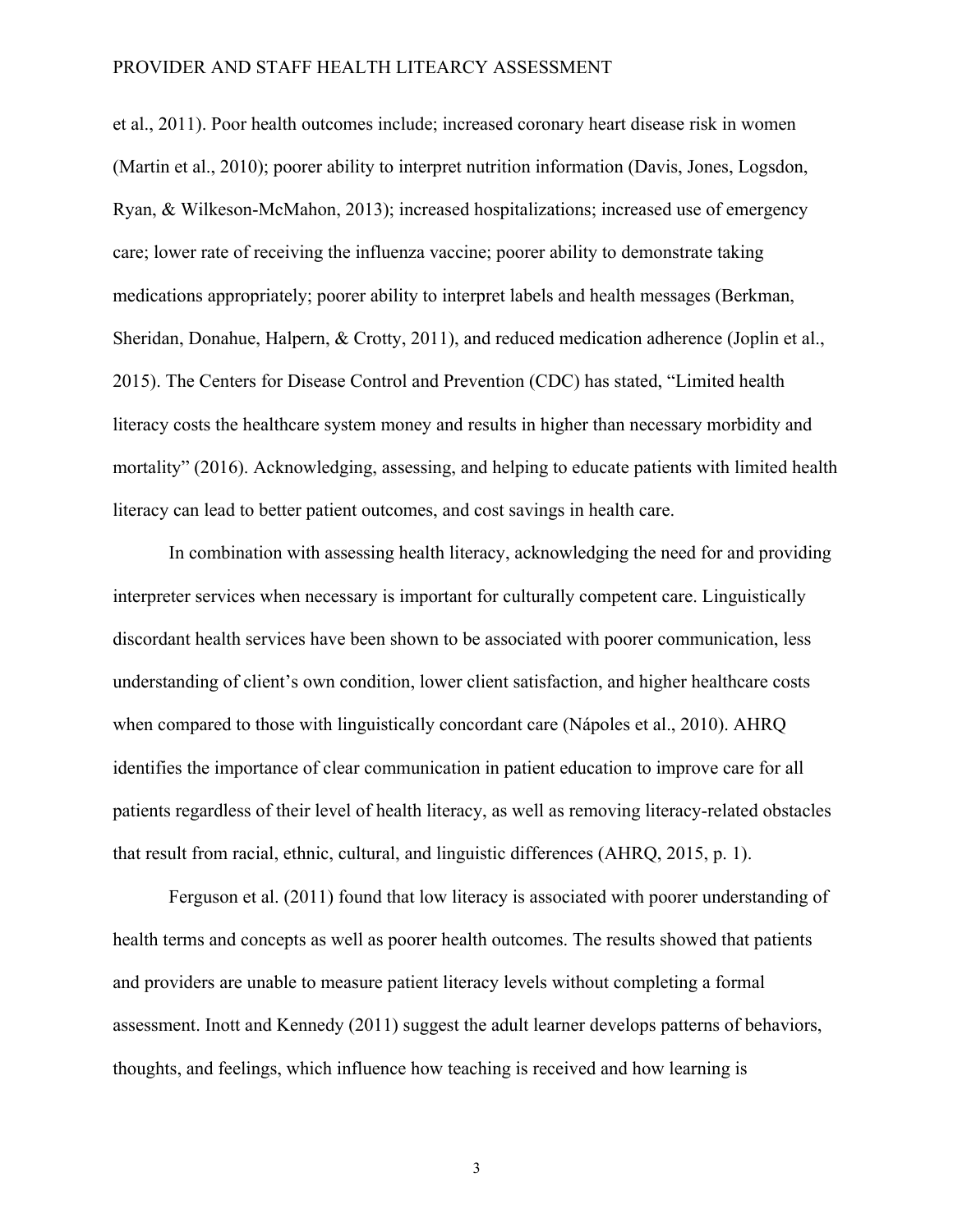experienced. Assessment is deemed as the important initial stage in determining readiness to learn as well as identifying barriers to learning. The goal of patient health literacy assessment is to address patient knowledge, behaviors, attitudes, and skills so the patient is able to accept responsibility for their own care (Inott & Kennedy, 2011).

Recently, universal health literacy precautions have been suggested for use in the primary care setting to provide accessible and understandable health information to all patients regardless of their education and literacy levels (Hersh, Salzman, & Snyderman, 2015). Universal precautions include explaining things without using medical terms, focusing on only two or three key messages, speaking slowly, using teach-back, and using easy-to-understand written materials at or below a fifth to sixth-grade reading level (Weiss, 2014). Although this appears to be is a simple solution, this approach is not tailored for individual patients and does now allow for patient empowerment and verified understanding through customized education (Marks, 2009).

Skelton, Waterman, Davis, Peipert, and Fish (2015) state "best practices in chronic disease education generally reveal that education that is individually tailored, understandable for patients with low health literacy, and culturally competent is most beneficial" (p. 77). The findings concerning the impact of health literacy on coronary artery disease education by Eckman et al. (2011) found that incorporating booklet and video education had a significant improvement in exercise and weight loss, and those with lower health literacy benefited as much as higher literacy patients. Similarly, a study about delivering health information to patients with diabetes in community care clinics, Koonce, Giuse, Kusnoor, Hurley, and Ye (2015) found when using a personalized approach; patients' knowledge about diabetes significantly increased after exposure to educational materials targeted to their health literacy levels and learning style preferences.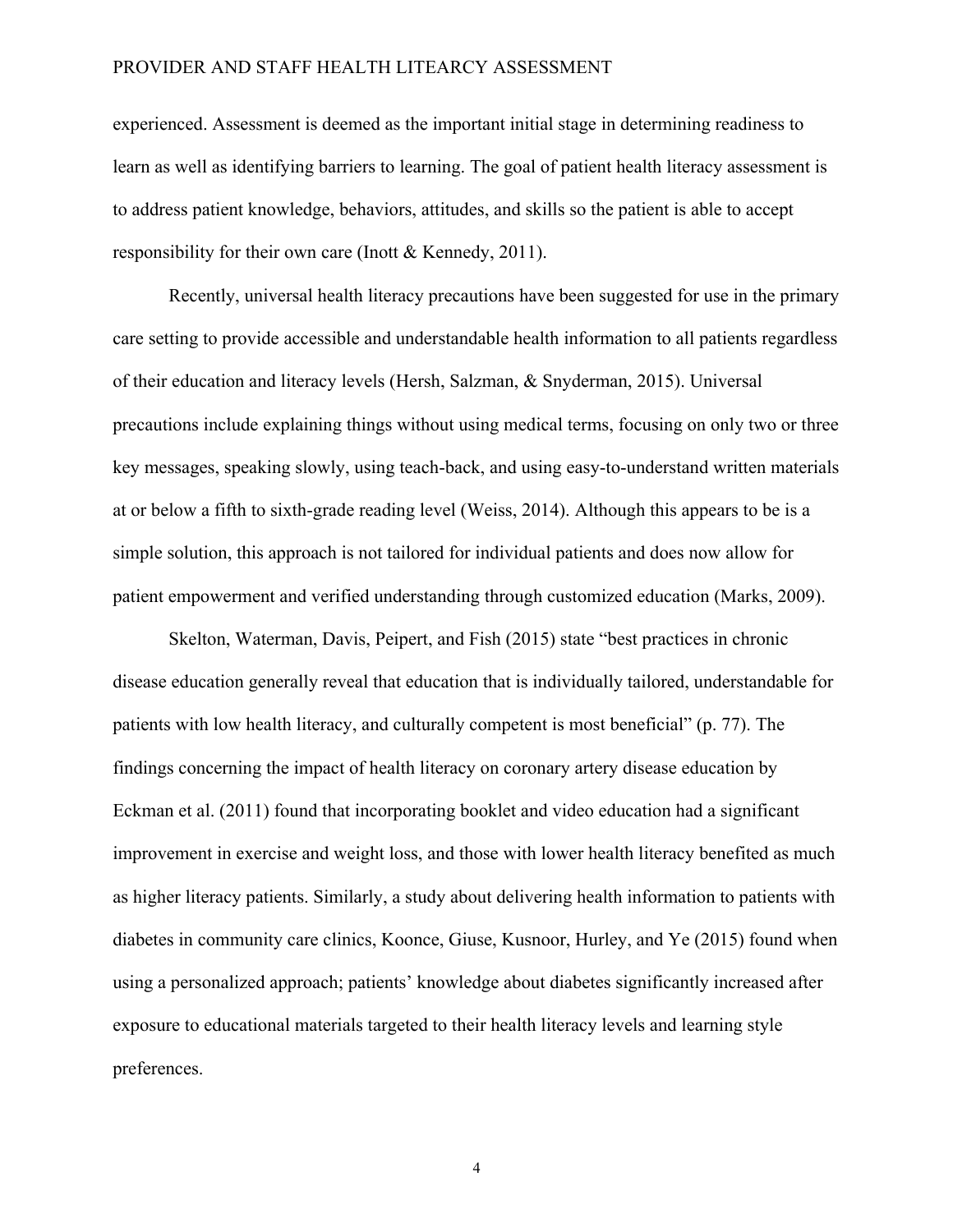In 2014, AHRQ released a document suggesting the importance of quality improvement (QI) activities in primary care. The document suggested QI activities were essential to "achieving the triple aim of improving the health of the population, enhancing patient experiences and outcomes, and reducing the per capita cost of care, to improve provider experience" (Taylor et al., 2014, p. 1). Dickens et al. (2013) found that nurses incorrectly identified patients with low health literacy and overestimated the number of patients with adequate health literacy. Assessing and improving provider and staff knowledge of health literacy and health literacy strategies can improve patient education and therefore improve patient outcomes (Cafiero, 2013).

Implementation of health literacy strategies into electronic health records can help achieve the aims of meaningful use. Meaningful use was introduced in 2009 via the Health Information Technology for Economic and Clinical Health (HITECH) Act and is the use of certified electronic health records (EHR) technology to achieve health and efficiency goals (Galbraith, 2013). Meaningful use is grouped into five patient-driven domains relating to health outcomes and policy priorities. The three domains most affected by implementation of health literacy screening include; improving quality, safety, and efficiency; engaging patients and families; and improving care coordination (Health IT, 2014). Meaningful use is required for Medicare and Medicaid reimbursement and incentives; therefore health literacy screening can be used to achieve the aims of meaningful use through improving patient outcomes with improved patient education (Galbraith, 2013).

Assessing provider and staff knowledge about health literacy and providing a screening tool to assess patient health literacy will allow for a multifactorial approach in providing patient education tailored to the needs of the patient. It is now not enough to simply provide patient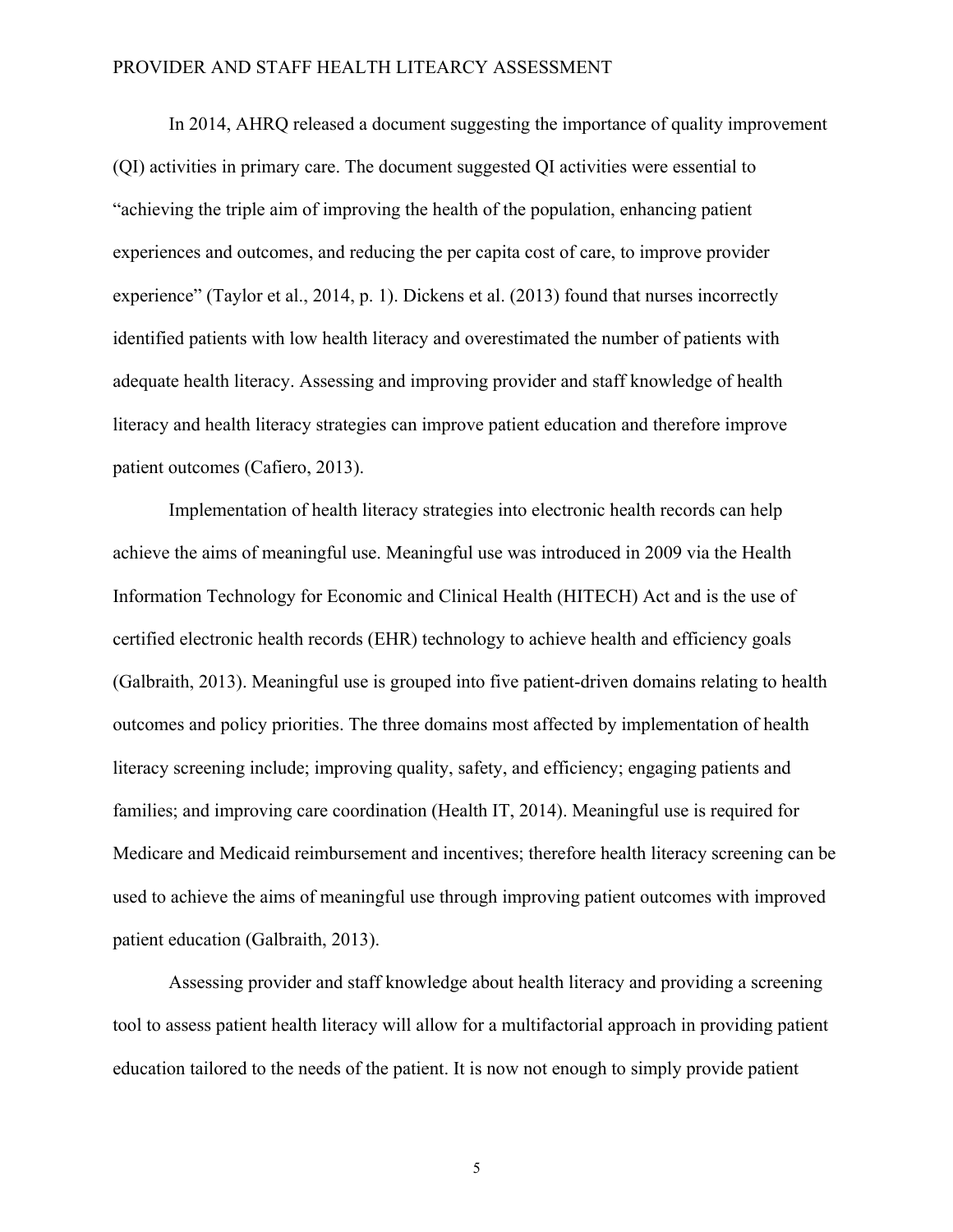education due to the changing culture of the world and wide patient diversity (Batterham, Hawkins, Collins, Buchbinder, & Osborne, 2016). It is important to provide education specific to the patient, taking into account any cultural considerations and factors affecting readiness and ability to learn (Schonlau, Martin, Haas, Derose, & Rudd, 2011). Through assessing knowledge of providers and staff about health literacy and offering providers and staff a health literacy assessment tool to use with patients; all involved can mutually benefit from becoming further engaged in health literacy.

#### **Purpose**

The purpose of this project is to assess provider/staff health literacy knowledge and provide a health literacy assessment tool to use with patients at the primary care clinic. Using a health literacy assessment tool can assist in personalizing patient education needs and providing necessary feedback to providers for education teaching. Phase I, an initial survey was given to providers/staff that chose to participate in the project to assess knowledge and perceived importance of health literacy, if health literacy is thought to be currently assessed at their clinic, and to see if they thought a health literacy assessment tool would be beneficial for their clinic (Appendix 1). Phase II, providers/staff were given three health literacy assessment tools to review, the Newest Vital Sign (NVS), Rapid Estimate of Health Literacy in Medicine (REALM), and Short Test of Functional Health Literacy in Adults (S-TOFHLA). Providers/staff were then taught how to use each tool, and discussed how each tool could be used to assess the health literacy of patients. All of the participating providers/staff then discussed the pros and cons of each tool and collaboratively chose one health literacy assessment tool to use with patients for one month in the clinic. Phase III, following the one-month use of the health literacy tool, a final survey was given to participating providers/staff to assess their perceived importance of health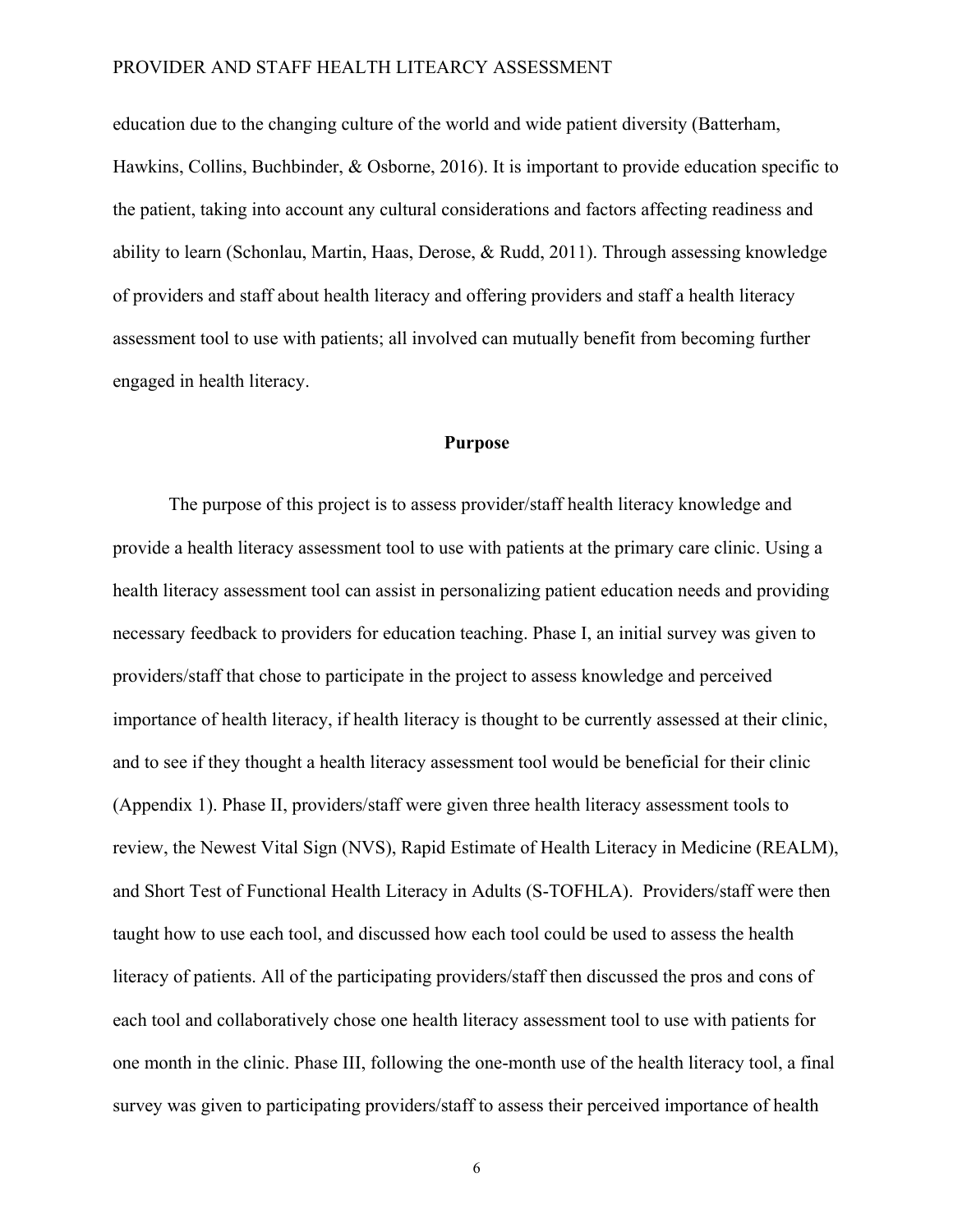literacy, frequency of use and satisfaction with the tool that was used, and recommendation of health literacy tool for future use in the clinic (Appendix 2).

Initial objectives for this project included:

- Complete an initial survey about health literacy on 50% of providers/staff meeting the inclusion criteria at the primary care clinic within one week of initiation of project;
- Present three-health literacy screening tools to 50% of providers/staff at the primary care clinic who met the inclusion criteria, and have providers collaborate to choose one tool to use with patients within 3 weeks of initiation of project;
- Complete a final survey about health literacy and satisfaction with selected health literacy screening tool on 50% of providers/staff meeting inclusion criteria at the primary care clinic after the one-month intervention period of providers/staff using the selected health literacy screening tool with patients.

#### **Methods**

#### **Setting**

Providers/staff were asked to participate in the project via a short presentation by the principal investigator (PI) in January 2017. This project took place in an urban primary care clinic in the southeastern United States, providing family medical services to children and adults of all ages. The primary care clinic was chosen for this project based upon the variety of providers/staff and the urban patient population at the clinic. The patient population at the clinic is a high percentage of Hispanic, African American, or Other Non-Caucasian ethnicities, with the majority of patients having Medicaid, Medicare, or HMO insurances.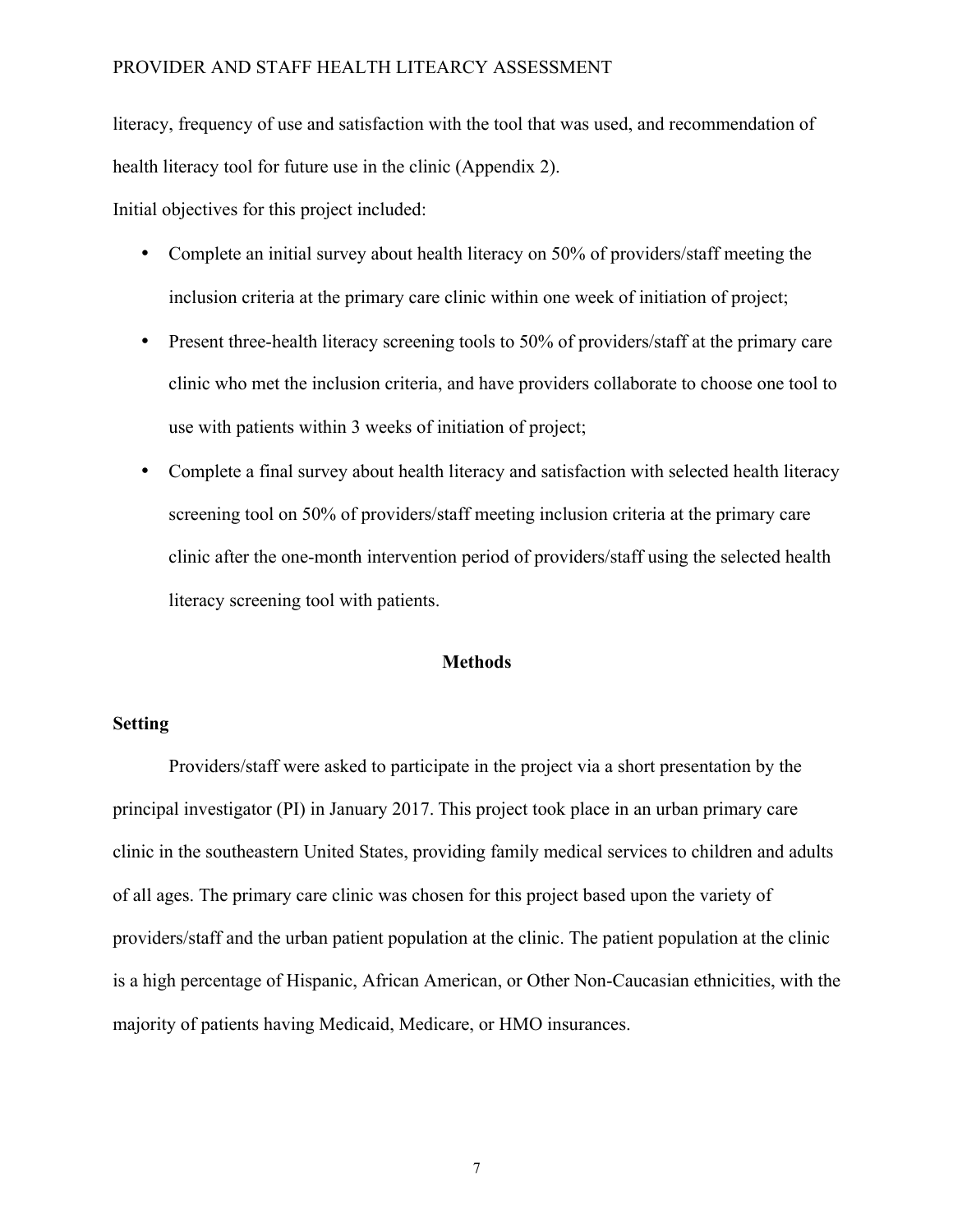#### **Sample**

The sample of the project consisted of nine of a potential eleven providers/staff that agreed to participate. Providers at the clinic included physicians and advanced practice registered nurses. Staff at the clinic included nursing, clerical, radiology, and management. Participating in the project consisted of attending all three meetings and completing a paper survey at the first and third meeting. Inclusion criteria for providers/staff included employees of the clinic aged 18 years and older whom had direct patient contact. Exclusion criteria included employees at the clinic who did not have direct patient contact. Providers/staff independently chose with which patients to use the selected health literacy tool. Patient data was not collected as part of this project.

#### **Data Collection**

Approval was obtained from the Institutional Review Board (IRB) of the PI's University prior to starting the project. Initial and final survey responses from the nine providers/staff participating in the project between January and March 2017 were utilized to meet the purpose and objectives of this project. To protect against breaches in confidentiality and invasion of privacy of providers/staff due to small population size, the paper surveys were kept confidential and no personal identifiers or demographics were collected or included on the paper surveys. The PI left the room while providers/staff completed the survey and once all surveys were complete a provider/staff member placed all surveys in a sealed manila folder and gave directly to the PI.

#### **Data Analysis**

The project used a cross-sectional descriptive design to assess paper survey responses of providers/staff at the clinic. Data was transferred from paper survey responses and analyzed electronically using IBM Statistical Software Analysis Package (SPSS) version 22. Frequency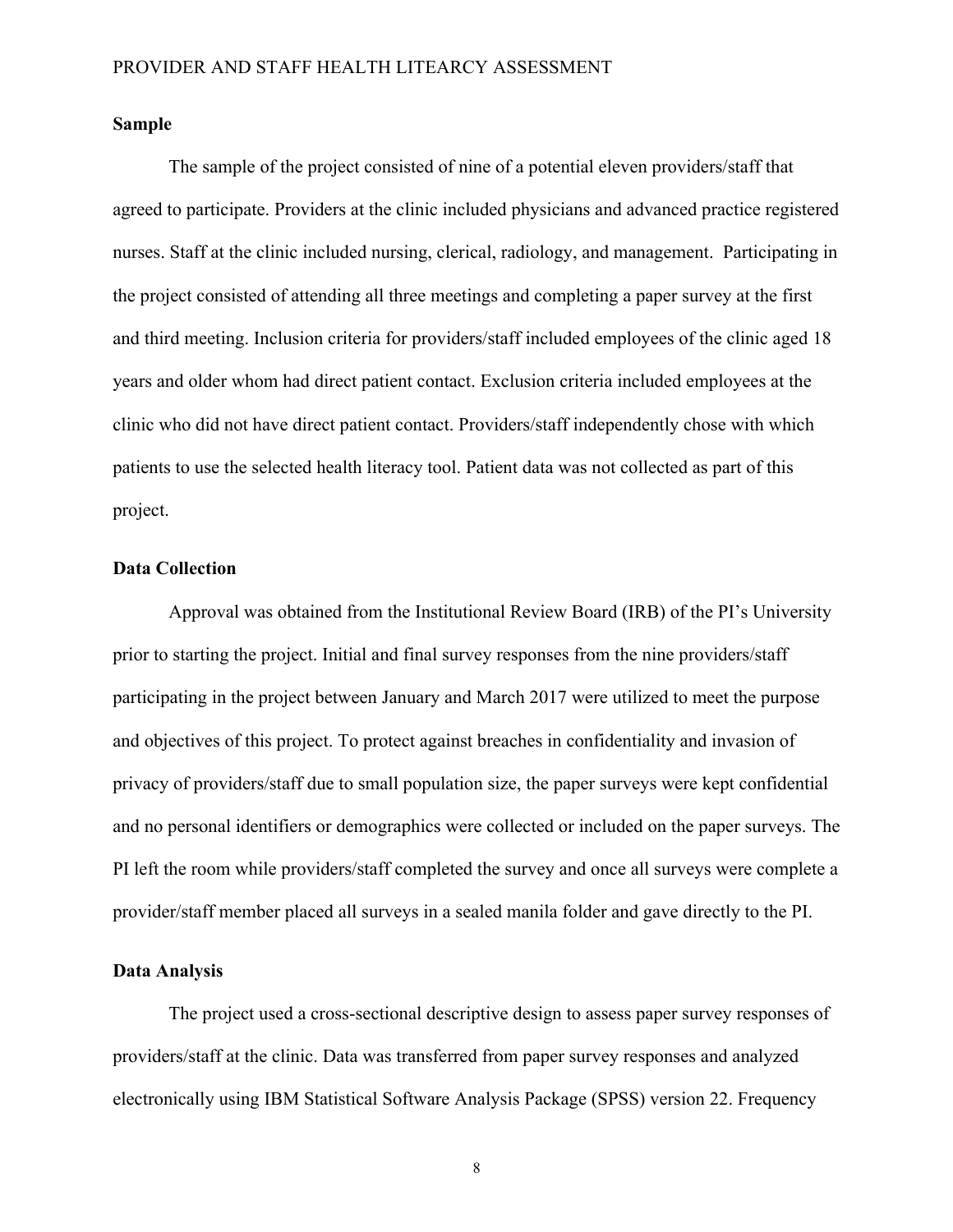distribution tables were used to analyze each survey question response. Correlational statistics were not performed due to the small sample size and absence of supporting demographic data.

#### **Results**

From a potential eleven providers/staff who met the inclusion criteria for the project at the primary care clinic, nine providers/staff agreed to be part of the project for an 81.8% participation rate. The objectives of the project were met by having a 50% or greater participation rate for the pre-intervention survey, intervention, and post-intervention survey from the providers/staff who met the inclusion criteria. Of the nine participating providers/staff there was a 100% response rate with all nine providers/staff completing the project.

#### **Pre-Intervention Survey**

At the first meeting after providers/staff consented to participating in the project a survey was given to the participants with five questions, four were likert-scale questions and one allowed for a free-text response (Appendix 1). All participants answered the four likert-scale questions, and there were no written responses in the free-text section, "If you would like to share any additional comments about health literacy or patient education, please comment below". The likert-scale answer choices were; "Strongly Agree", "Agree", "Neutral", "Disagree", and "Strongly Disagree". When asked, "Do you feel you have a strong understanding on what health literacy is?" most participants answered "Agree" (n= 5, 55.6%), while fewer participants answered "Strongly Agree" (n= 3, 33.3%), and only one participant answered "Neutral" (Table 1). When asked, "Do you feel that the health literacy of patients is assessed at your clinic?" over two-thirds of participants believed that health literacy is not assessed at their clinic by answering "Strongly Disagree" (n=3, 33.3%) or "Disagree" (n=3,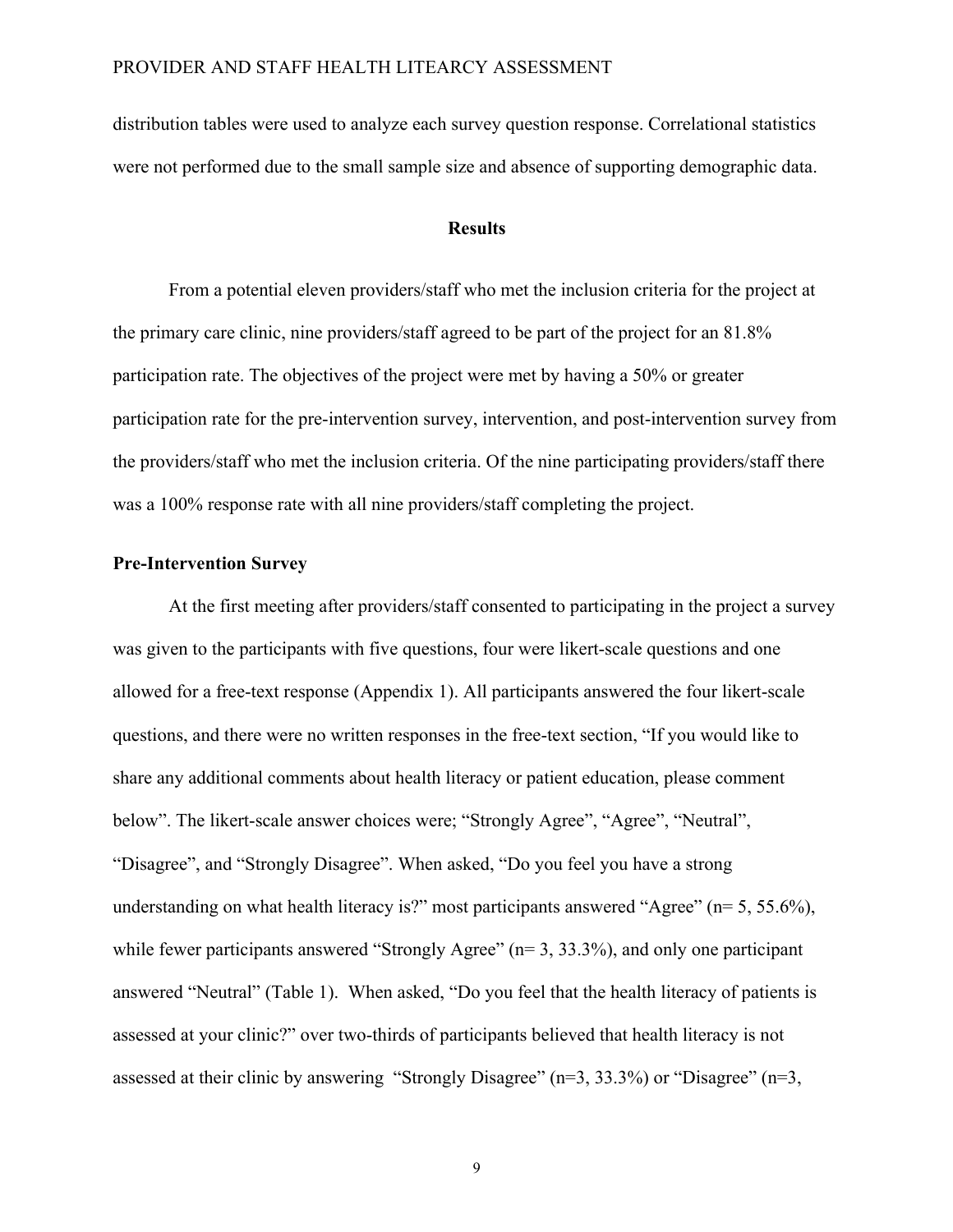33.3%). Only one participant thought health literacy of patients is assessed at their clinic and answered, "Agree", while two participants answered "Neutral" (Table 2). The overwhelming majority of participants (n=8, 88.8%) answered, "Strongly Agree" that "assessing health literacy of patients is an important part of patient education teaching" with one participant answering, "Agree" (Table 3). When asked "Do you think that patients could benefit from tailored education based on individualized assessment of health literacy levels?" 100% of the participants (n=9) answered "Strongly Agree" (Table 4).

#### **Intervention**

At the second meeting providers/staff were given three health literacy assessment tools, the Newest Vital Sign (NVS), Rapid Estimate of Health Literacy in Medicine (REALM), and Short Test of Functional Health Literacy in Adults (S-TOFHLA) all of which are validated tools for measuring health literacy in adults (Wolf et al., 2012). Providers/staff were taught how to use each tool, and discussed how each tool could be used to assess the health literacy of patients. All of the participating providers/staff then discussed the pros and cons of each tool and collaboratively chose the NVS to use with patients for one month in the clinic. The NVS assesses fluid health literacy through reviewing a nutritional label and utilizing reading comprehension and simple math calculations skills. The NVS assigns a score of 0-6 based on accuracy of answering questions. A score of 0-1 suggests high likelihood of limited literacy, a score of 2-3 indicates the possibility of limited literacy, and a score of 4-6 almost always indicates adequate literacy (Weiss et al., 2005). Providers/staff were provided with 100 copies of the NVS, which were placed in a high-traffic area near where patients at the clinic were roomed. Providers/staff were instructed to use the paper health literacy assessment tool over the one-month intervention period with various adult patient encounters of their choice.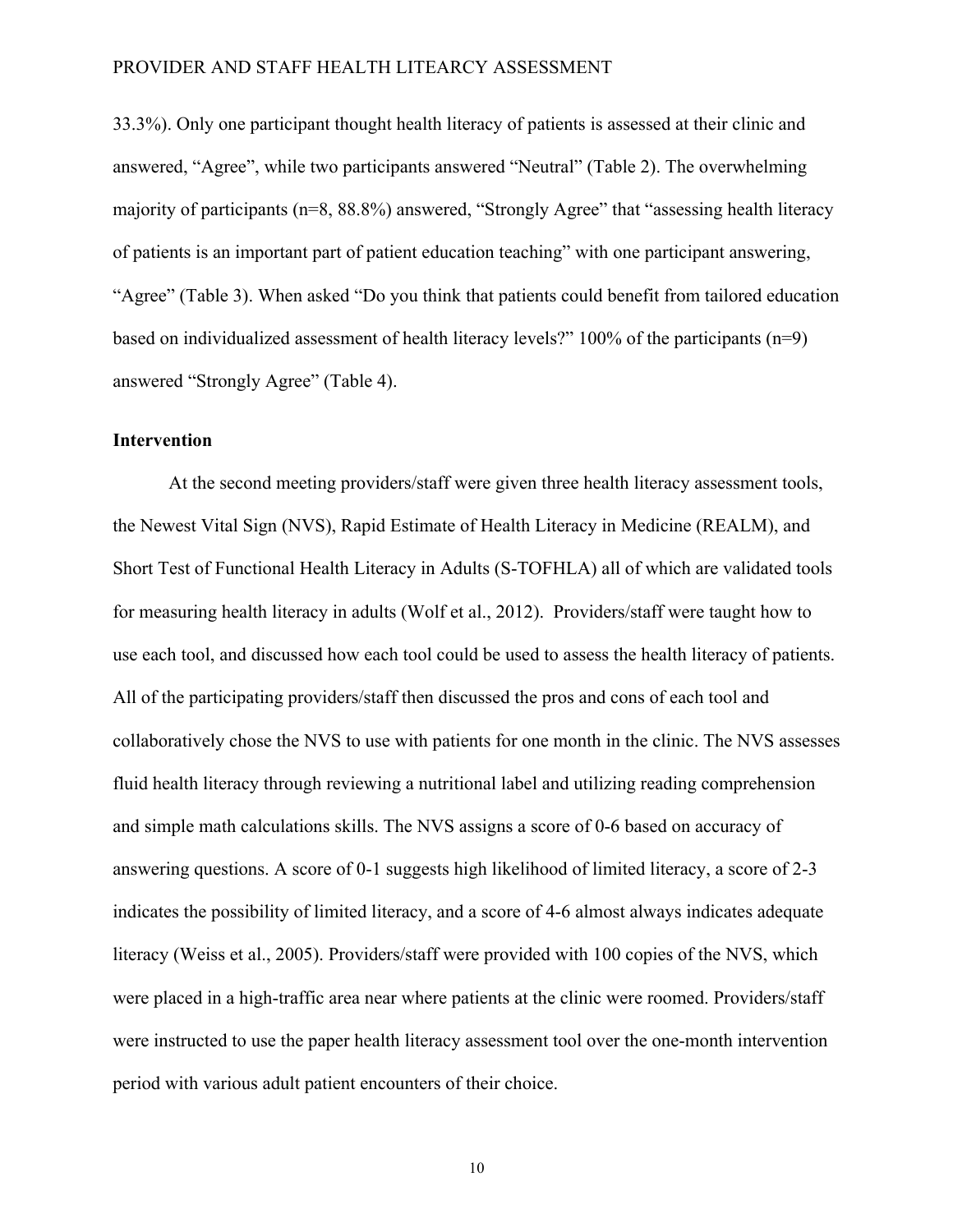#### **Post-Intervention Survey**

At the third meeting the participants were given a five question survey, three being likertscale questions, one asking for frequency of health literacy tool use with patients during the intervention period, and one allowed for a free-text response (Appendix 2). When asked "Do you think that assessing health literacy of patients is an important part of patient education teaching?" answers were the same as with the pre-intervention survey; the majority of the providers (n=8, 88.8%) answered "Strongly Agree" with only one participant answering, "Agree" (Table 5). When asked "How often over the course of one-month did you use the selected health literacy assessment tool with a patient", most participants (n=8, 88.8%) responded with "00-10 patient encounters", and one answering "11-20 patient encounters" (Table 6). When asking how satisfied participants were with the selected health literacy assessment tool, answers ranged from "Somewhat Satisfied" (n=2, 25%) to "Highly Satisfied" (n=1, 12.5%). Other participants chose "Satisfied" (n=3, 37.5%) and "Very Satisfied" (n=2, 25%), one participant chose not to answer the question and wrote out "N/A" next to the question (Table 7). The last agreement question of the survey asked the likelihood of recommending the selected health literacy assessment tool for future daily use in the clinic. The majority of the participants chose "Might or Might Not" recommend future daily use in the clinic (n=6, 66.7%), followed by one participant (11.1%) choosing "Probably Will", and two participants (22.2%) choosing "Definitely Will" (Table 8). Two participants chose to provide comments on the fifth survey question, "If you would like to share any additional comments or experiences about the selected health literacy assessment tool, please comment below." One of those comments was, "Most of my patients couldn't complete questions. It was awkward." Another was, "Just not sure tool is better than nothing still don't know how they prefer info."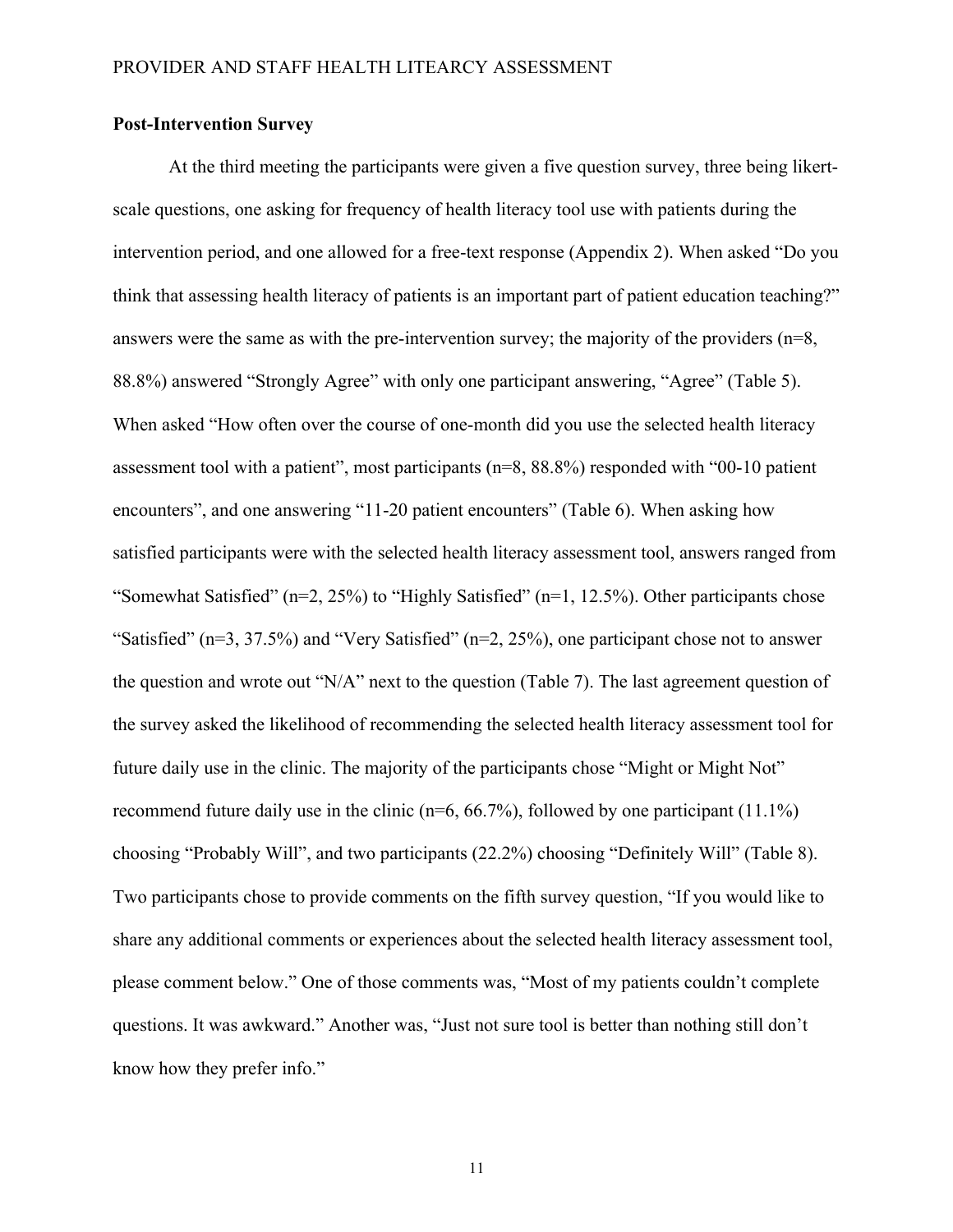#### **Discussion**

The findings reported from this project reveal a sample of providers and staff that felt they were knowledgeable about health literacy and felt assessing health literacy of patients was important. Providers and staff also revealed the health literacy of patients were not being assessed at their clinic, and thought health literacy should be assessed at their clinic in the future. Although a tool was not used in this project to assess specific health literacy knowledge regarding facts, guidelines, and experience with health literacy tool use, these findings are consistent with Cafiero (2013) who used a Health Literacy Knowledge and Experience survey with nurse practitioners to gauge their knowledge of health literacy and found nurse practitioners to have some knowledge of health literacy. Although, the nurse practitioners used only a few health literacy strategies in their own practice their responses revealed they would like to use more health literacy strategies in the future (Cafiero, 2013).

Previous research has shown increasing age, low education levels, and low incomes are all associated with lower health literacy (Alberti & Morris, 2017). Even with known demographical links to low literacy, Dickens et al., (2013) found nurses incorrectly identify patients with low health literacy when not using a health literacy tool. Therefore, assessing health literacy, providing effective communication, and verifying patient understanding of education and treatment plans are all ways to help assist patients at any literacy level.

Although two-thirds of the providers and staff were satisfied or more than satisfied with the selected health literacy assessment tool, most participants reported they were unsure if they would recommend use of the NVS at their clinic in the future. One reason for providers/staff not confidently recommending the selected tool for future use in the clinic may be that the onemonth intervention period did not provide an adequate amount of time for evaluation of the tool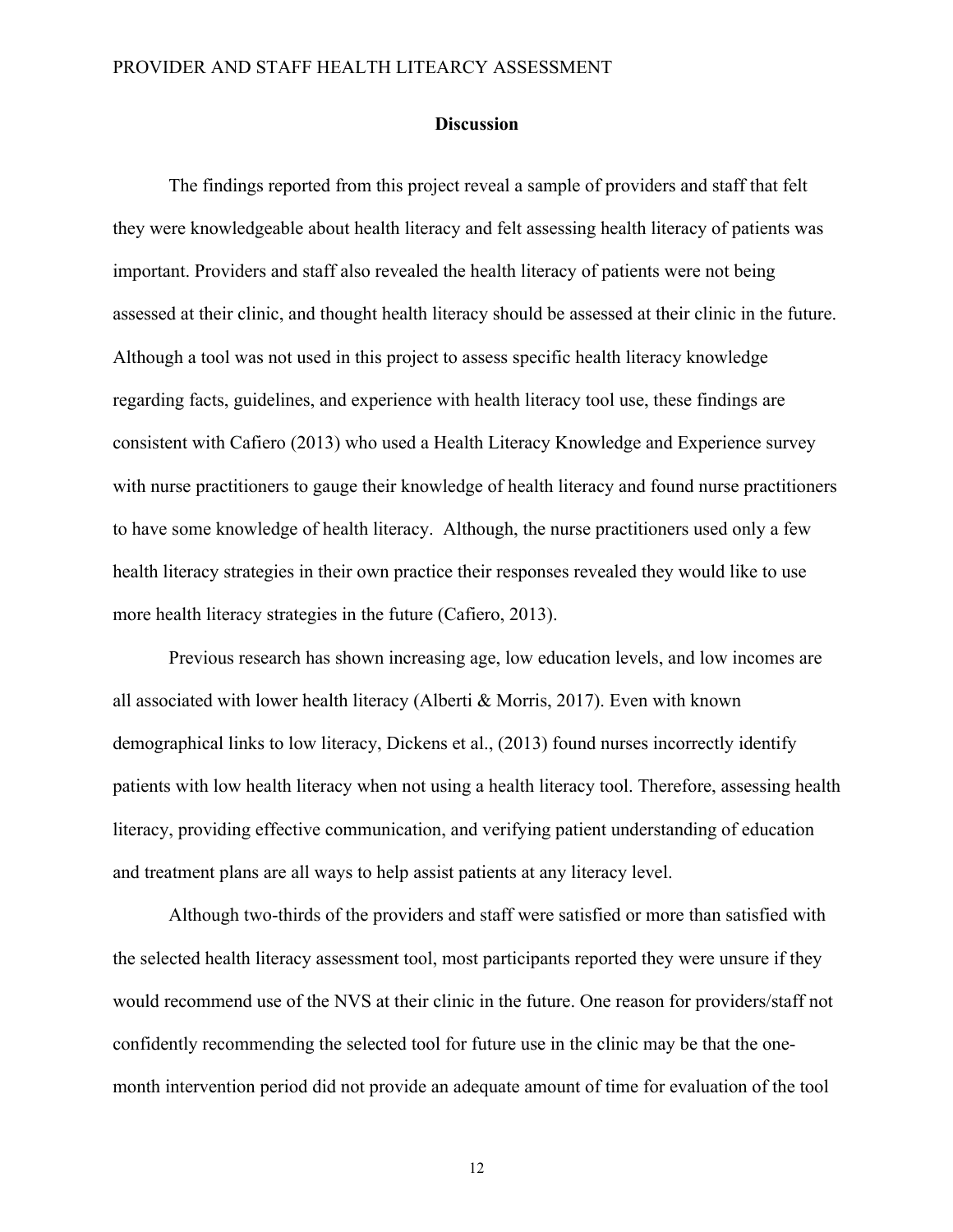with a larger sample of patients. Eighty-eight percent of providers/staff reported using the tool with zero to ten patient encounters during the intervention month, with 75% of those providers/staff answering "Might or Might Not" recommend use of tool in everyday practice at the clinic. The one provider/staff who used the tool during 11-20 patient encounters, answered "Definitely Will" recommend use of tool in everyday practice at the clinic; therefore increased use of the tool may correlate to higher satisfaction and higher recommended use.

The NVS, REALM, and S-TOFHLA are all widely used, validated tools for measuring fluid literacy in health care (Wolf et al., 2012). The NVS determines the risk for limited health literacy through the review of a nutrition label to demonstrate ability to make inference and perform basic calculations (Weiss et al., 2005). The REALM utilizes word comprehension skills to correctly pronounce a list of health-related terms (Davis et al., 1993). The S-TOFHLA utilizes reading comprehension skills by having the participant read a health-related text and fill in missing terms using multiple choice responses and performing health numeracy tasks (Parker, Baker, Williams, and Nurss, 1995). Wolf et al. (2012) found all three tools; the NVS, REALM, and S-TOFHLA to be "highly predictive of an individual's ability to perform routine healthcare tasks" and recommended clinics to chose a tool based on the needs of the clinic and depending on test attributes such as the tool's linguistic availability and time requirements to administer the tool (p. 1306).

Providers and staff of the clinic participating in the project agree assessing health literacy is important for patient education, although a solution for assessing health literacy in the clinic is yet to be found. Previous research has shown improving provider and staff knowledge about health literacy and strategies to assess health literacy can improve patient education and patient outcomes (Cafiero, 2013). From the comments received as part of the survey data, more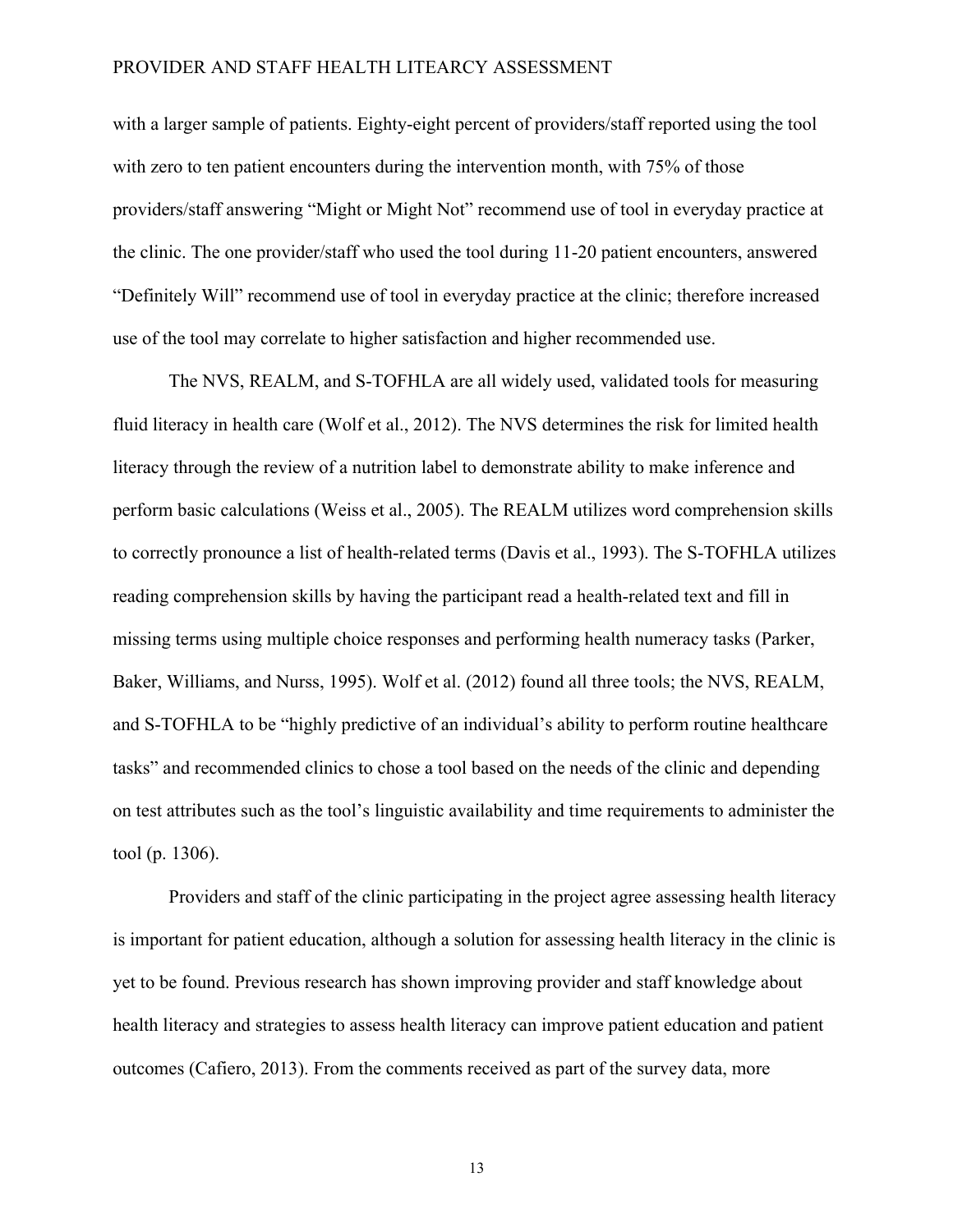education may be necessary on how to effectively and comfortably present and complete a health literacy assessment tool with patients.

#### **Limitations**

This project has several limitations. First, the convenience sample came from providers and staff of one primary care clinic and therefore may not be able to be generalized to all primary care clinics. Second, since the convenience sample of providers/staff was so small, demographic data on the providers/staff was not collected to protect their anonymity. Without demographic data, conclusions could not be drawn based on role in the workplace, and if demographics such as gender, age, or education affected provider/staff view of health literacy. Third, patient's views and how they felt about completing a health literacy tool were not assessed during this project. Patients can provide valuable feedback on how it felt to complete the health literacy assessment tool, and if they think completing the tool will be valuable for receiving individualized health education.

#### **Recommendations**

The findings from the surveys provide valuable feedback for the management of the primary care clinic looking for future solutions in providing personalized patient education. A potential solution for assessing the health literacy of patients in the future is to appoint one staff member who is adequately trained and feels comfortable using the health literacy assessment tool, to train others on how to comfortably use the tool with patients. Additional training would allow for increased confidence when implementing the tool with patients so the experience would potentially not feel "awkward" as one participant described in the project postintervention survey.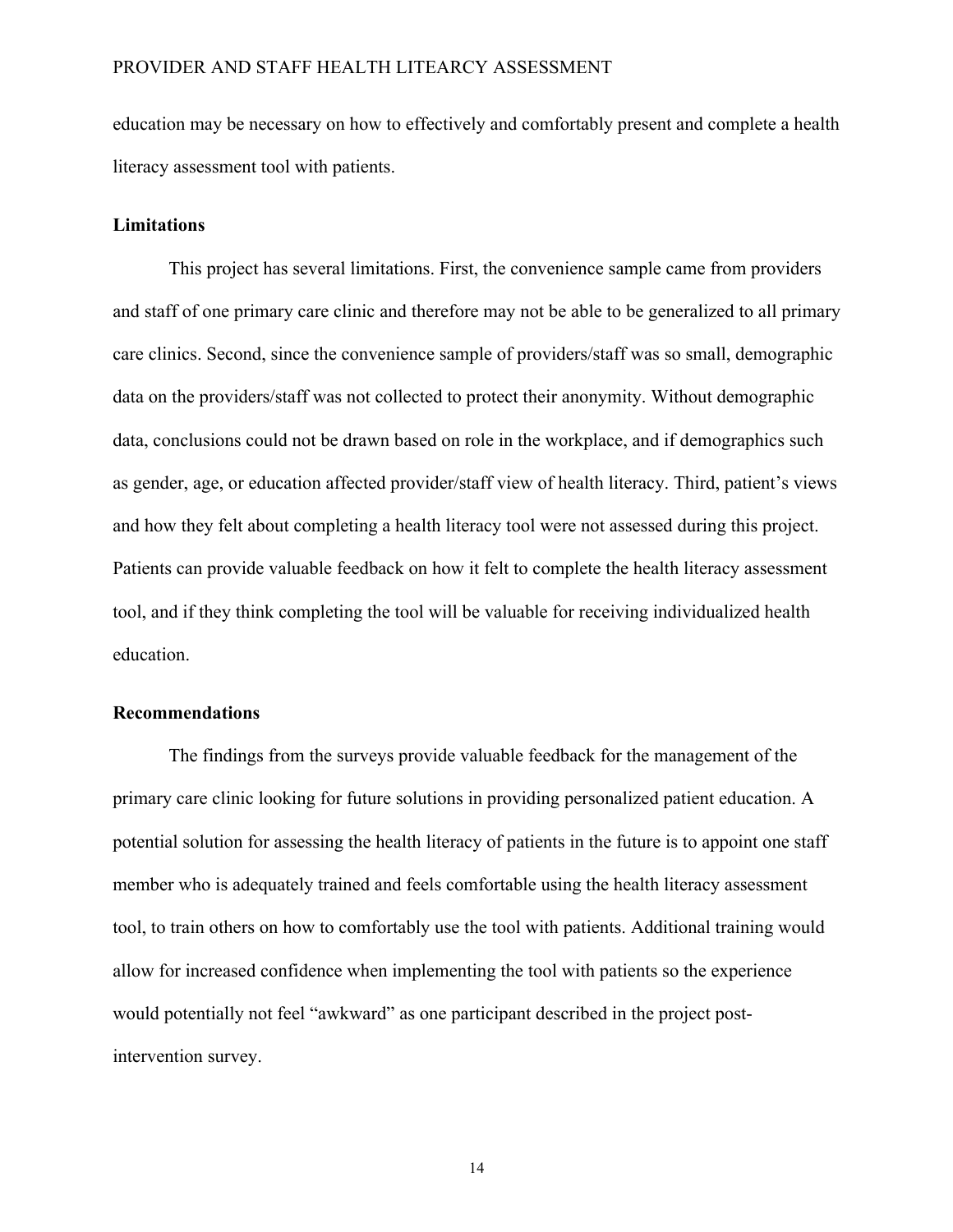#### **Conclusion**

The majority of providers/staff who participated in this project believe that using a health literacy assessment tool with patients is important for patient education teaching, and that the health literacy of patients is not currently assessed at their clinic. Evidenced from their survey responses, the majority of providers/staff are also unsure if the health literacy tool used in this project is the best choice for everyday use in their clinic. Although, there is conflicting evidence about whether health literacy screening is beneficial or if all health education should be targeted at the lowest literacy levels; this quality improvement project shows that providers and staff believe in the importance of health literacy screening of patients at their clinic. Future studies should focus on identifying patients preferred learning styles along with health literacy levels to provide education that is not only tailored to the patients health literacy, but also to their preferred method of learning.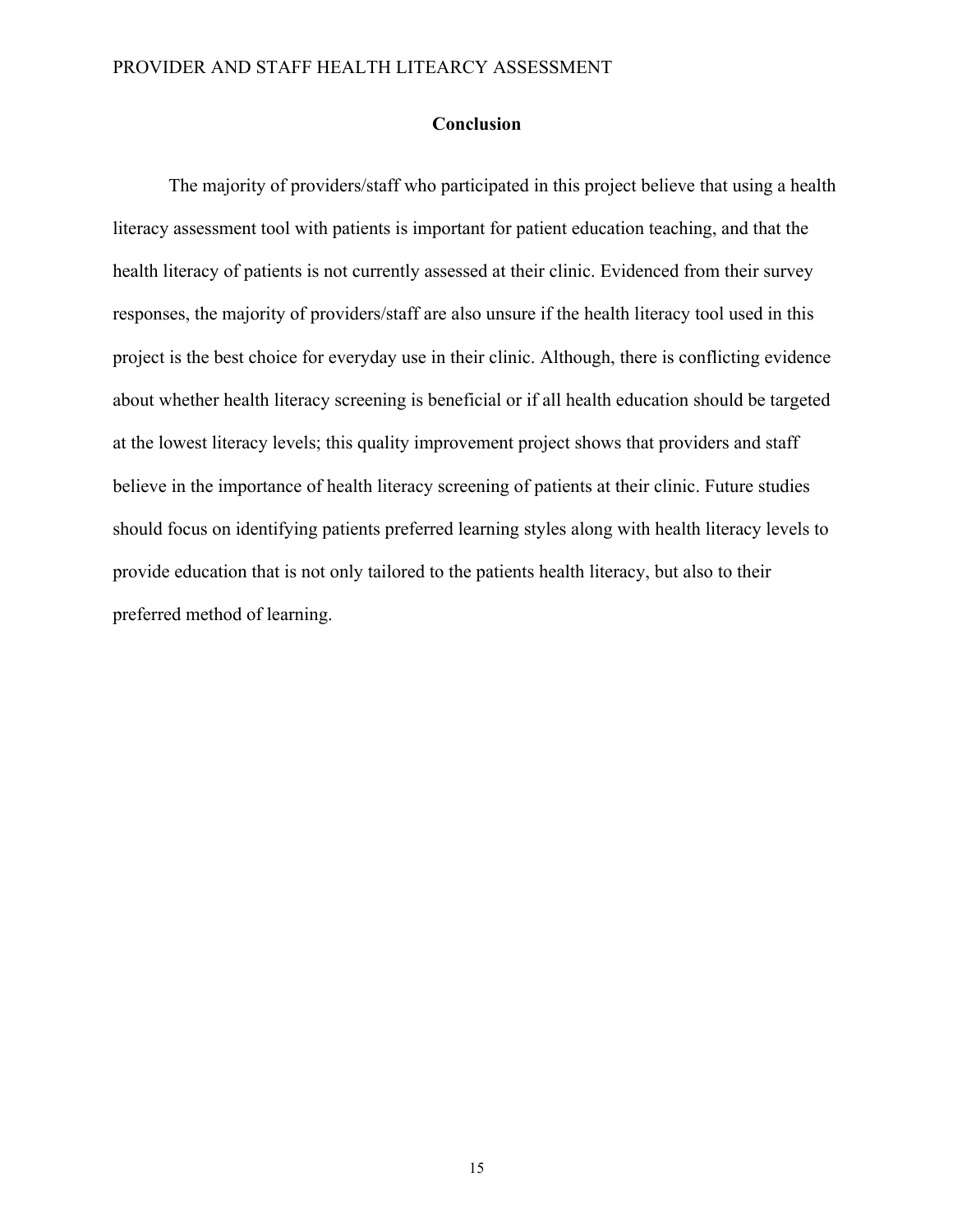#### References

- Agency for Healthcare Research and Quality (AHRQ). (2015). Health Care/ System Redesign. Rockville, MD. Retrieved from: www.ahrq.gov/professionals/prevention-chroniccare/improve/system/index.html
- Alberti, T.L. & Morris, N.J. (2017). Health literacy in the urgent care setting: What factors impact consumer comprehension of health information. *Journal of the American Association of Nurse Practitioners,* doi: 10.1002/2327-6924.12452
- Batterham, R.W., Hawkins, M., Collins, P.A., Buchbinder, R., & Osborne, R.H. (2016). Health literacy: applying current concepts to improve health services and reduce health inequalities. *Public Health, 132*(2016), 3-12. doi: 10.1016/j.puhe.2016.01.001
- Berkman, N.D., Sheridan, S.L., Donahue, K.E., Halpern, D.J., & Crotty, K. (2011). Low health literacy and health outcomes: an updated systematic review. *Annals of Internal Medicine, 155*(2), 97-107. doi: 10.7326/0003-4819-155-2-201107190-00005
- Cafiero, M. (2013). Nurse practitioners' knowledge, experience, and intention to use health literacy strategies in clinical practice. *Journal of Health Communication, 18*(1), 70-81. doi: 10.1080/10810730.2013.825665
- Centers for Disease Control and Prevention (CDC). (2016). Talking points about health literacy. Retrieved from: https://www.cdc.gov/healthliteracy/shareinteract/TellOthers.html
- Davis, D.W., Jones, V.F., Logsdon, M.C., Ryan, L., & Wilkeson-McMahon, M. (2013). Health promotion in pediatric primary care: Importance of health literacy and communication practices. *Clinical Pediatrics, 52*(12), 1127-1134. doi: 10.1177/0009922813506607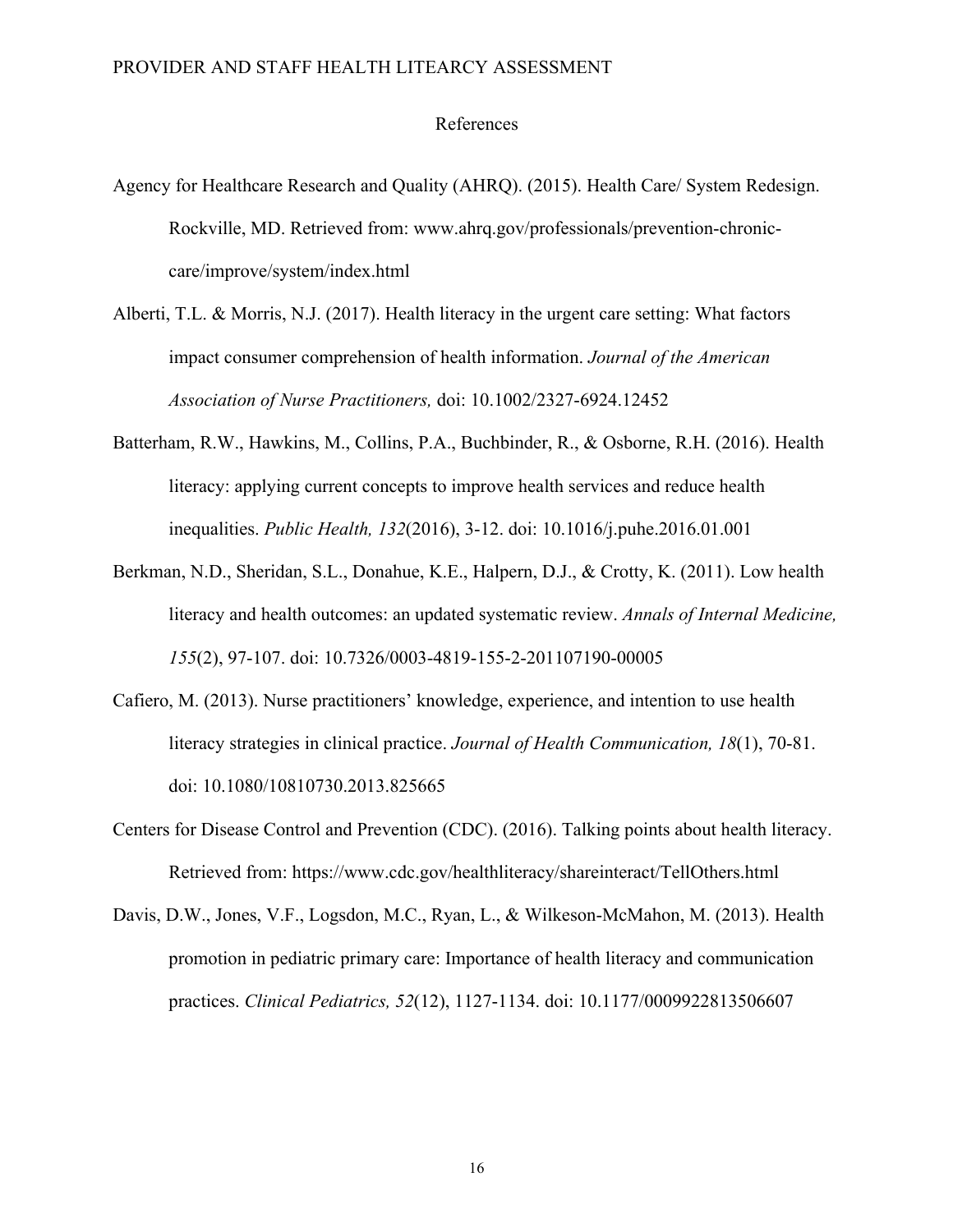- Davis, T.C., Long, S.W., Jackson, R.H., Mayeauk, E.J., George, R.B., Murphy, P.W., & Crouch, M.A. (1993). Rapid estimate of adult literacy in medicine: a shortened screening instrument. *Family Medicine, 25*(6), 391-395.
- Dennison Himmelfarb, C.R., & Huges, S. (2011). Are you assessing the communication "vital sign"? Improving communication with our low-health-literacy patients. *Journal of Cardiovascular Nursing, 26*(3), 177-179.
- Dickens, C., Lambert, B.L., Cromwell, T., & Piano, M.R. (2013). Nurse overestimation of patients' health literacy. *Journal of Health Communication, 18*(343), 62-69. doi: 10.1080/10810730.2013.825670
- Eckman, M.H., Wise, R., Leonard, A.C., Dixon, E., Burrows, C., Khan, F., & Warm, E. (2012). Impact of health literacy on outcomes and effectiveness of an educational intervention in patients with chronic diseases. *Patient Education and Counseling, 87*, 143-151. doi: 10.1016/j.pec.2011.07.020
- Ferguson, B., Lowman, S.G., & DeWalt, D.A. (2011). Assessing literacy in clinical and community settings: the patient perspective. *Journal of Health Communication, 16(2)*, 124-134. doi: 10.1080/10810730.2010.525113
- Galbraith, K.L. (2013). What's so meaningful about meaningful use? *Hastings Center Report, 43*(2), 15-17. doi: 10.1002/hast.154
- Health IT. (2014). How to Implement EHRs: Step 5: Achieve Meaningful Use. Retrieved from https://www.healthit.gov/providers-professionals/ehr-implementation-steps/step-5 achieve-meaningful-use
- Hersh, L., Salzman, B., & Snyderman, D. (2015). Health Literacy in Primary Care Practice. *American Family Physician, 92*(2), 118-124.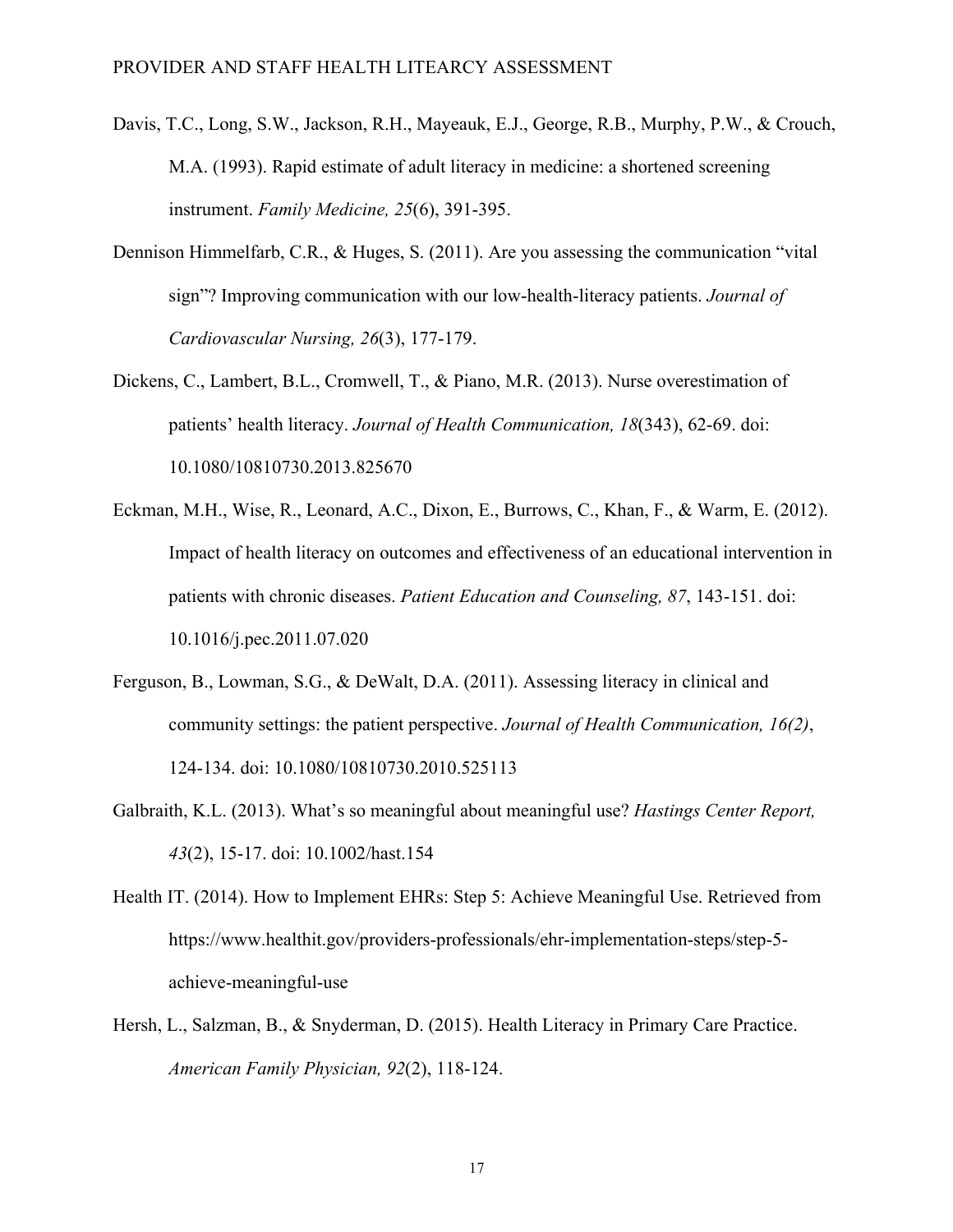- Inott, T., & Kennedy, B.B. (2011). Assessing learning styles: practical tips for patient education. *Nursing Clinics of North America, 46*(3), 313-320. doi: 10.1016/j.cnur.2011.05.006
- Joplin, S., van der Zwan, R. Joshua, F., & Wong, P.K. (2015). Medication adherence in patients with rheumatoid arthritis: The effect of patient education, health literacy, and musculoskeletal ultrasound. *Biomedical Research International, 2015*(150658), doi: 10.1155/2015/150658
- Koonce, T.Y., Giuse, N.B., Kusnoor, S.V., Hurley, S., & Ye, F. (2015). A personalized approach to deliver health care information to diabetic patients in community care clinics. *Journal of the Medical Library Association, 103*(3), 123-130. doi:10.3163/1536-5050.103.3.004
- Marks, R. (2009). Ethics and patient education: Health literacy and cultural dilemmas. *Health Promotion Practice, 10*(3), 328-332. doi: 10.1177/1524839909335657
- Martin, L.T., Schonlau, M., Haas, A., Derose, K.P., Rudd, R., Loucks, E.B., Rosenfield, L., & Buka, S. (2010). Literacy skills and calculated 10-year risk of coronary heart disease. *Journal of General Internal Medicine, 26*(1), 45-50. doi:10.1007/s11606-010-1488-5
- Nápoles, A. M., Santoyo-Olsson, J., Karliner, L. S., O'Brien, H., Gregorich, S. E., & Pérez-Stable, E. J. (2010). Clinician ratings of interpreter mediated visits in underserved primary care settings with ad hoc, in-person professional, and video conferencing modes. *Journal of Health Care for the Poor & Underserved, 21*(1), 301-317. doi:10.1353/hpu. 0.0269
- Parker, R.M., Baker, D.W., Williams, M.V., & Nurss, J.R. (1995). The test of functional health literacy in adults: a new instrucment for measuing patients' literacy skills. *Journal of General Internal Medicine, 10*(10), 537-541, doi: 10.1007/BF02640361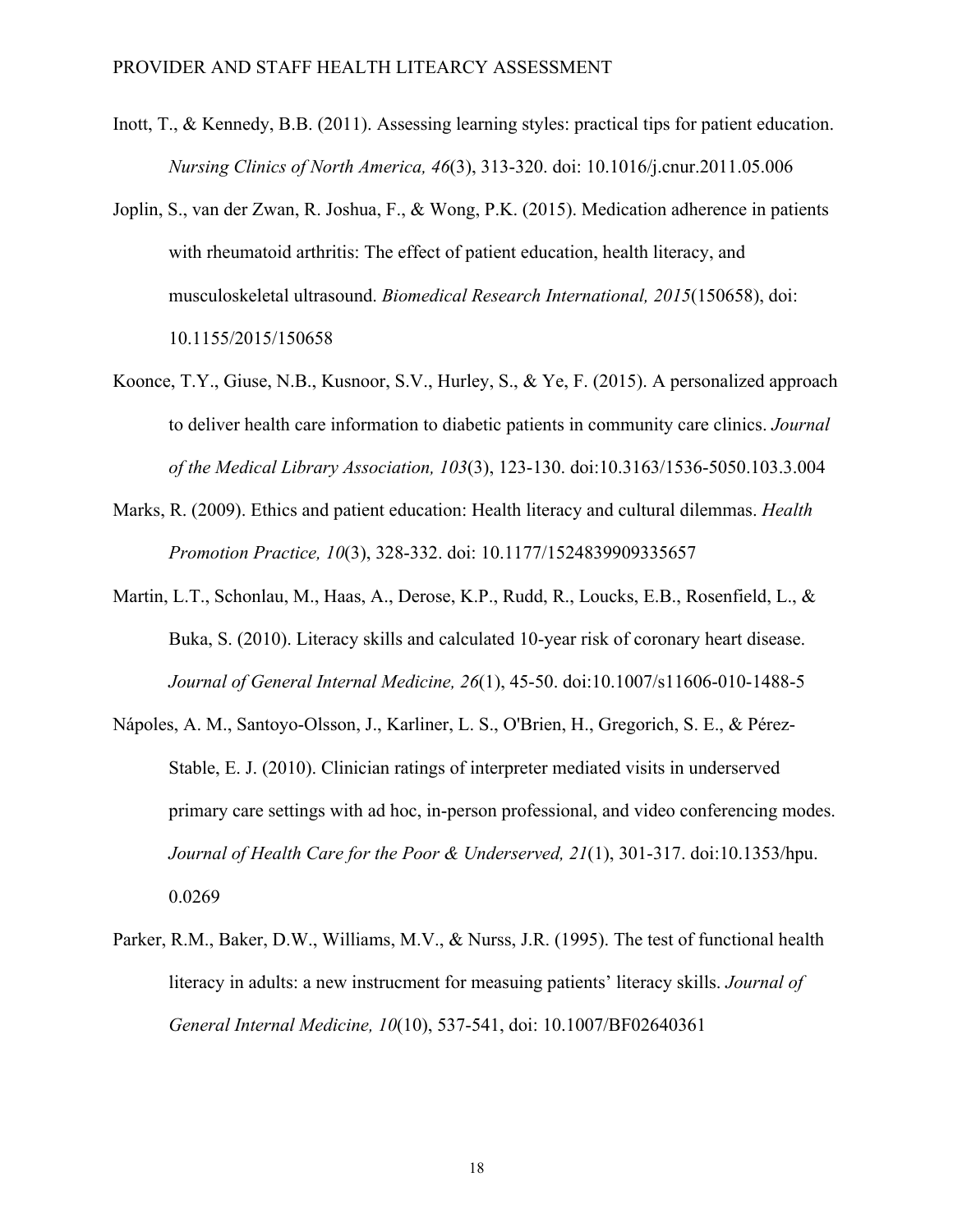- Ross, J. (2013). Preoperative assessment and teaching of postoperative discharge instructions: The importance of understanding health literacy. *Journal of PeriAnesthesia Nursing, 28*(5), 318-320. doi: 10.1016/j.jopan.2013.07.002
- Schonlau, M., Marin, L., Haas, A., Derose, K.P., & Rudd, R. (2011). Patients' literacy skills: more than just reading ability. *Journal of Health Communication, 16*(10)*,* 1046-1054. doi: 10.1080/10810730.2011.571345
- Skelton, S.L., Waterman, A.D., Davis, L.A., Peipert, J.D., & Fish, A.F. (2015). Applying best practices to designing patient education for patients with end-stage renal disease pursuing kidney transplant. *Progress in Transplantation, 25*(1), 77-84. doi: 10.7182/pit2015415
- Taylor, E.F., Peikes, D., Geonnotti, K., McNellis, R., Genevro, J., & Meyers, D. (2014). Quality improvement in primary care: external supports for practices. Agency for Healthcare Research and Quality. Retrieved from http://www.ahrq.gov/sites/default/files/ publications/files/qipcfactsheet.pdf
- Traeger, A.C., Hubscher, M., Henschke, N., Moseley, L., Lee, H., & McAuley, J.H. (2015). *JAMA Internal Medicine, 175*(5), 733-743. doi: 10.1001/jamainternmed.2015.0217
- Weiss, B.D. (2014). How to bridge the health literacy gap. *Family Practice Management, 21*(1), 14-18.
- Weiss, B.D., Mays, M.Z., Martz, W., Castro, K.M., DeWalt, D.A., Pignone, M.P., … Hale, F.A. (2005). Quick Assessment of Literacy in Primary Care: The Newest Vital Sign. *Annals of Family Medicine, 3*(6), 514-522. doi: 10.1370/afm.405
- Wolf, M.S., Curtis, L.M., Wilson, E.A., Revelle, W., Waite, K.R., Smith, S.G., … Baker, D.W. (2012). Literacy, cognitive function, and health: results of the LitCog study. *Journal of General Internal Medicine, 22*(10), 1300-1307. doi: 10.1007/s11606-012-2079-4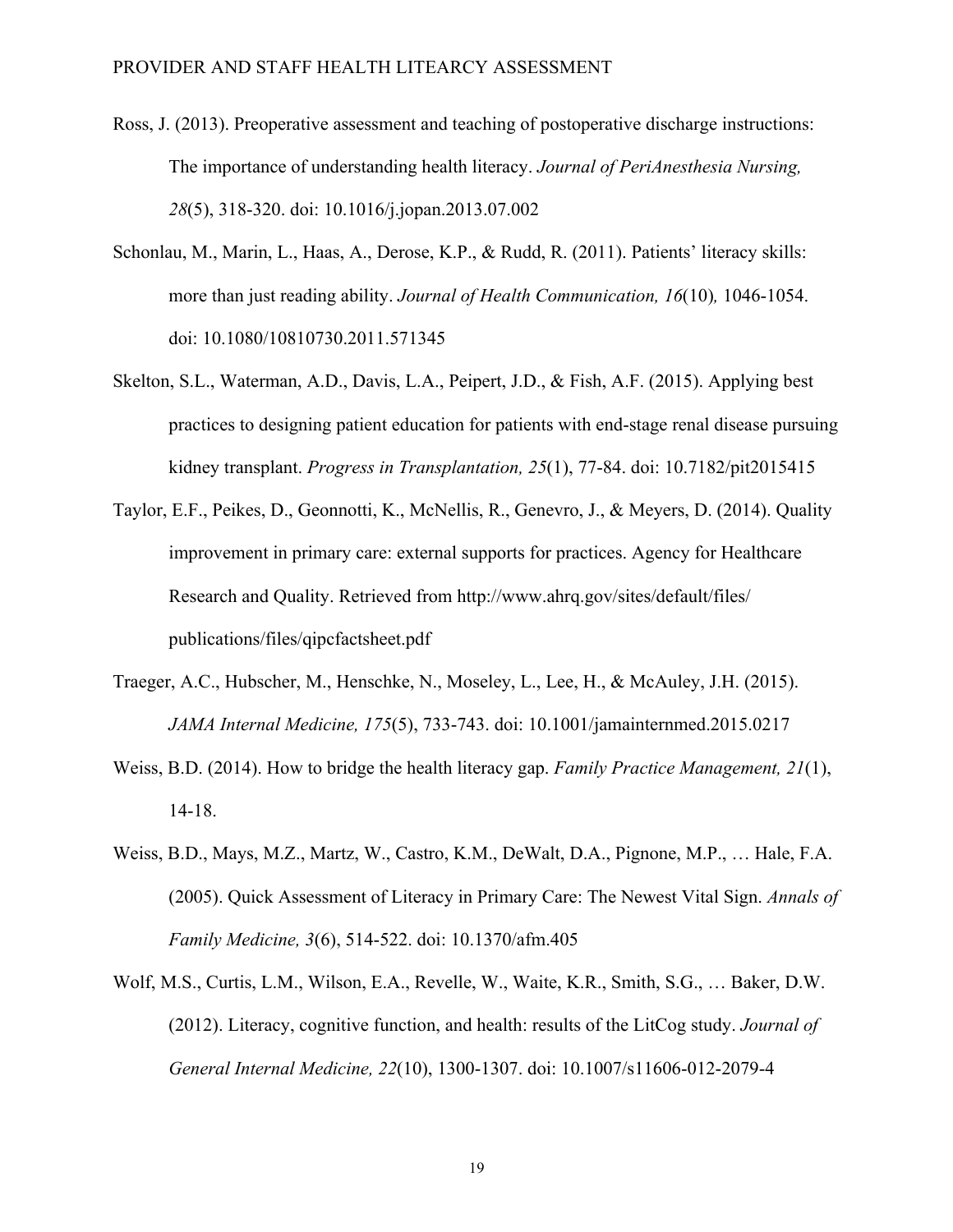### Table 1

*Frequency of Health Literacy Understanding Pre-Intervention*

| Do you feel you have a strong understanding<br>on what health literacy is? |  |                 |
|----------------------------------------------------------------------------|--|-----------------|
| Percent $\left(\frac{9}{0}\right)$<br>Frequency (n)                        |  |                 |
| <b>Strongly Disagree</b>                                                   |  | 0.0             |
| <b>Disagree</b>                                                            |  | 0.0             |
| <b>Neutral</b>                                                             |  |                 |
| <b>Agree</b>                                                               |  | 55.6            |
| <b>Strongly Agree</b>                                                      |  | 33.3            |
| Total                                                                      |  | 00 <sub>1</sub> |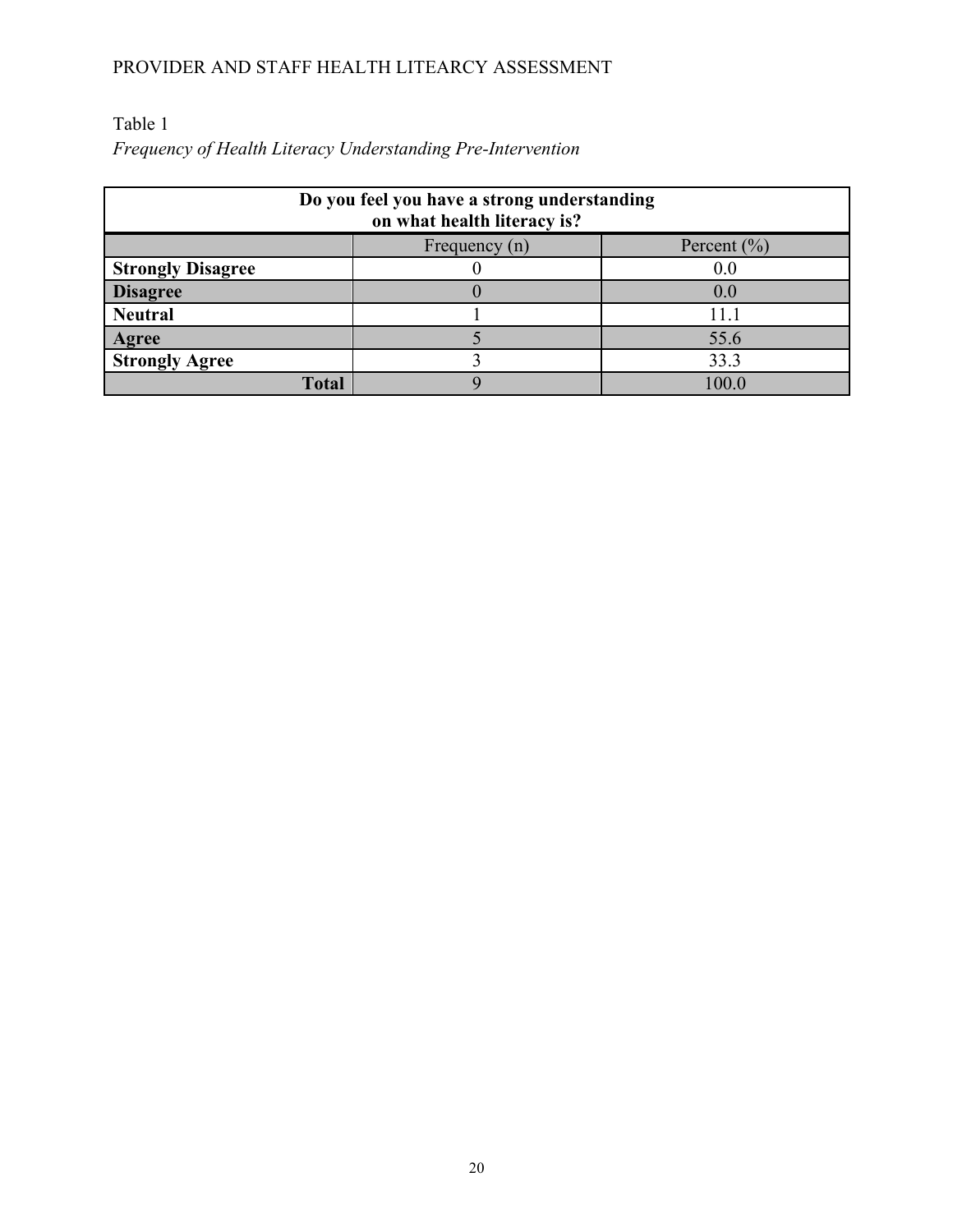## Table 2

*Frequency of Health Literacy Assessment Pre-Intervention*

| Do you feel that the health literacy of patients<br>is assessed at your clinic? |               |                 |
|---------------------------------------------------------------------------------|---------------|-----------------|
|                                                                                 | Frequency (n) | Percent $(\% )$ |
| <b>Strongly Disagree</b>                                                        |               | 33.3            |
| <b>Disagree</b>                                                                 |               | 33.3            |
| <b>Neutral</b>                                                                  |               | 22.2            |
| <b>Agree</b>                                                                    |               | 11.1            |
| <b>Strongly Agree</b>                                                           |               | 0.0             |
| <b>Total</b>                                                                    |               | 00 <sub>1</sub> |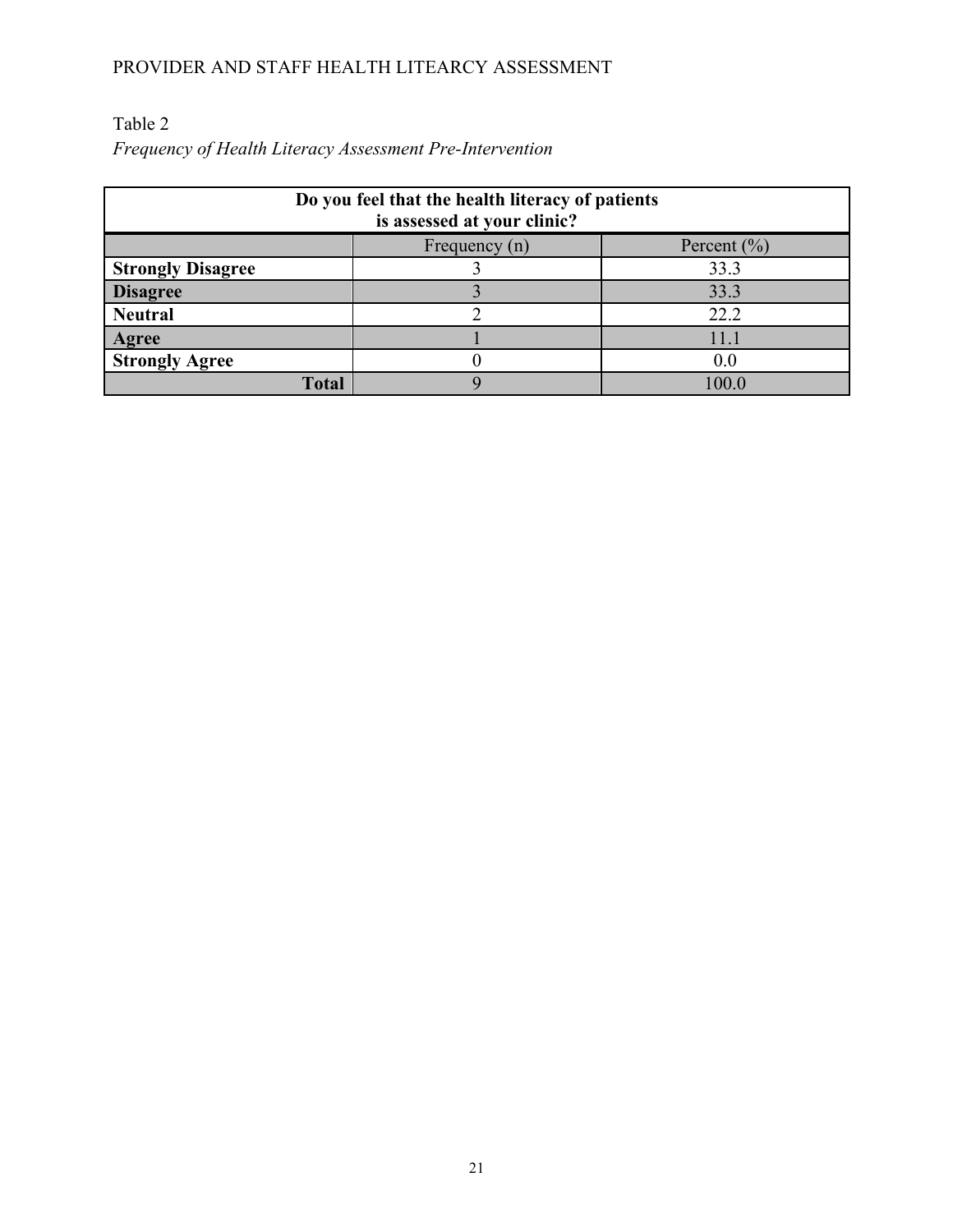### Table 3

*Frequency of Health Literacy Importance Pre-Intervention*

| Do you think that assessing health literacy of patients is an<br>important part of patient education teaching? |               |                                    |
|----------------------------------------------------------------------------------------------------------------|---------------|------------------------------------|
|                                                                                                                | Frequency (n) | Percent $\left(\frac{9}{0}\right)$ |
| <b>Strongly Disagree</b>                                                                                       |               | 0.0                                |
| <b>Disagree</b>                                                                                                |               | 0.0                                |
| <b>Neutral</b>                                                                                                 |               | 0.0                                |
| Agree                                                                                                          |               |                                    |
| <b>Strongly Agree</b>                                                                                          |               | 88.9                               |
| Total                                                                                                          |               | 00 <sub>1</sub>                    |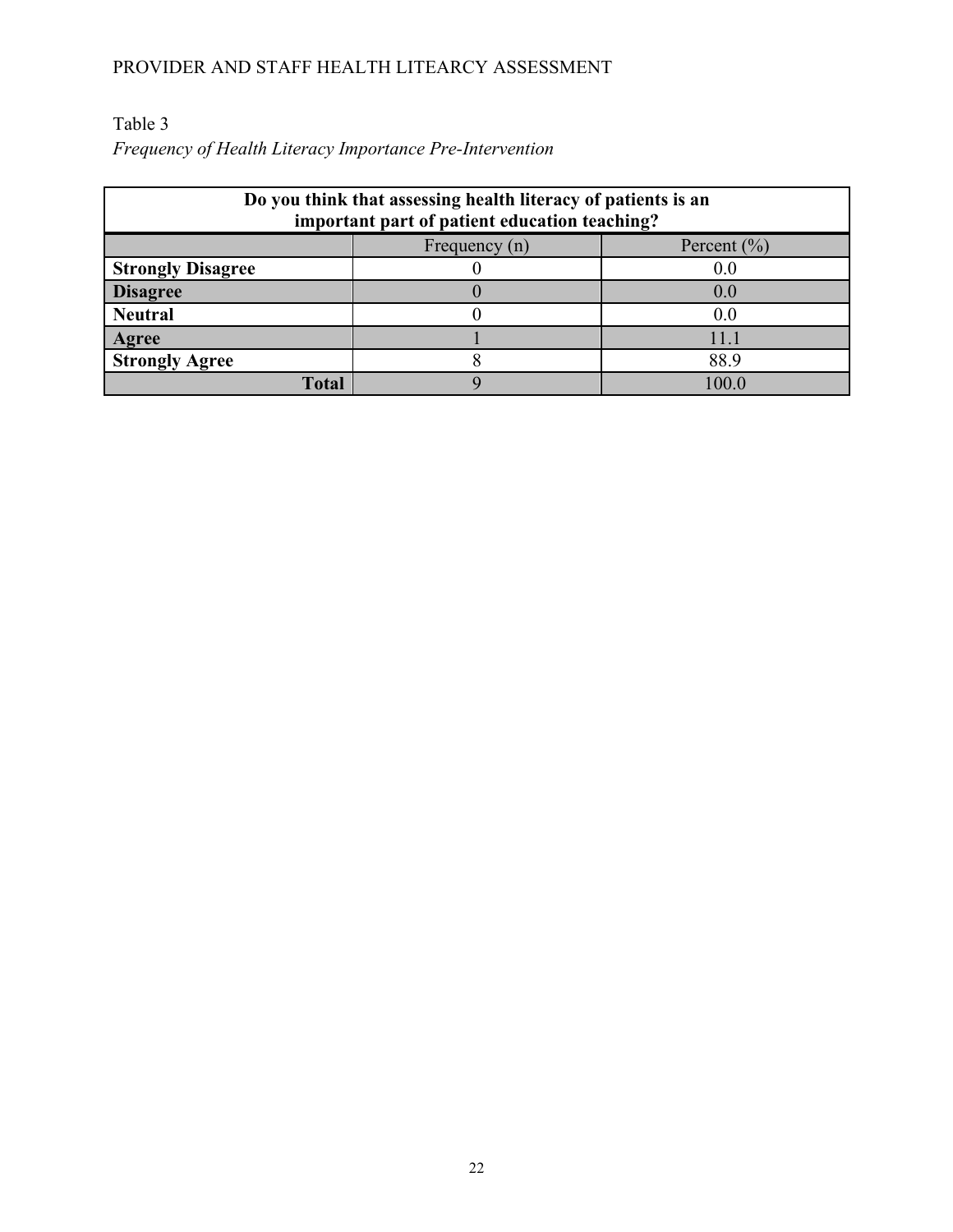Table 4

*Frequency of Health Literacy Benefit with Patients Pre-Intervention*

| Do you think that patients could benefit from tailored education based on<br>individualized assessment of health literacy levels? |               |                                    |
|-----------------------------------------------------------------------------------------------------------------------------------|---------------|------------------------------------|
|                                                                                                                                   | Frequency (n) | Percent $\left(\frac{0}{0}\right)$ |
| <b>Strongly Disagree</b>                                                                                                          |               | 0.0                                |
| <b>Disagree</b>                                                                                                                   |               | ( )  ()                            |
| <b>Neutral</b>                                                                                                                    |               | 0.0                                |
| Agree                                                                                                                             |               | ( )  ()                            |
| <b>Strongly Agree</b>                                                                                                             |               | 100.0                              |
| Total                                                                                                                             |               | 100 C                              |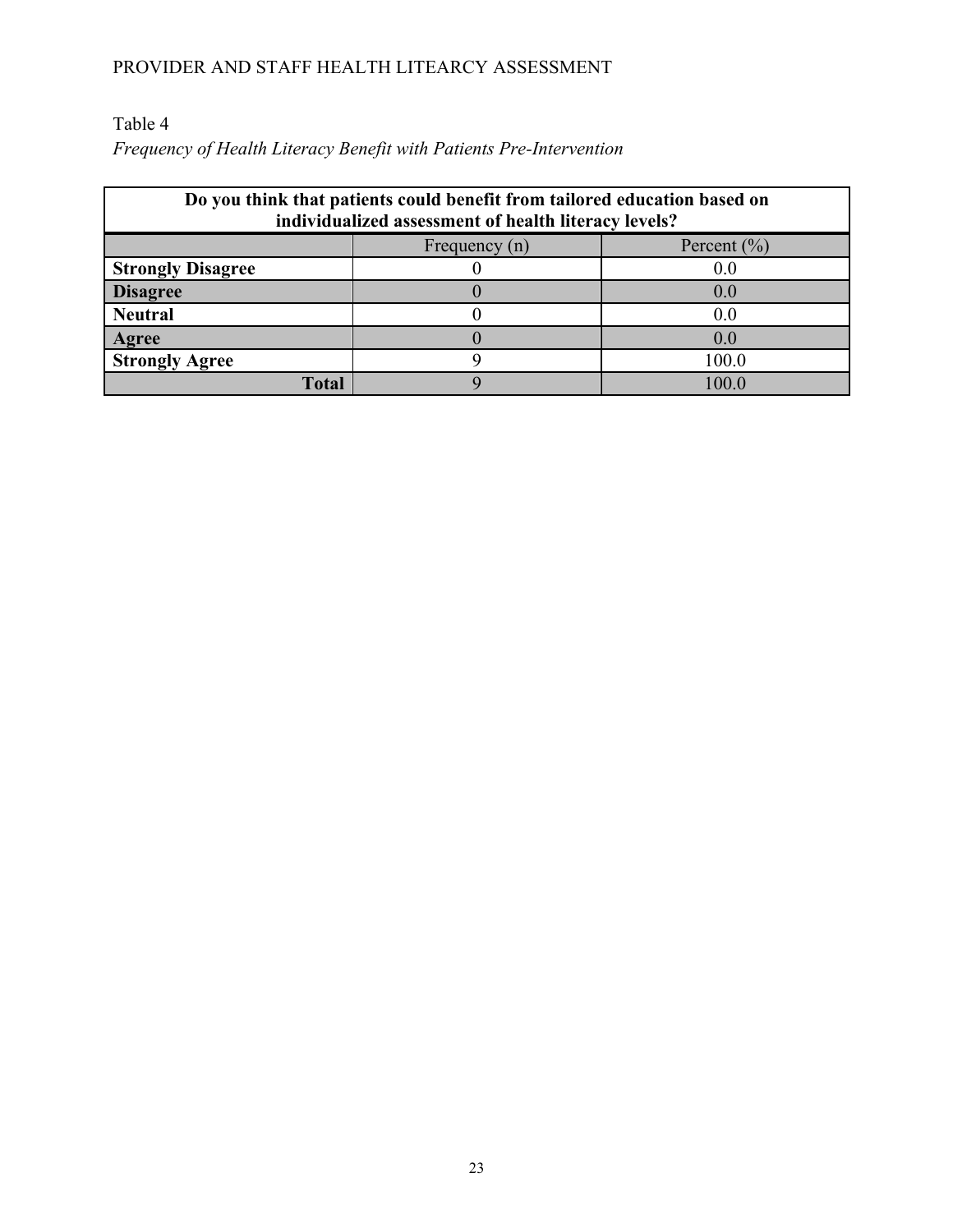### Table 5

*Frequency of Health Literacy Importance Post-Intervention*

| Do you think that assessing health literacy of patients is an<br>important part of education teaching? |               |                 |
|--------------------------------------------------------------------------------------------------------|---------------|-----------------|
|                                                                                                        | Frequency (n) | Percent $(\% )$ |
| <b>Strongly Disagree</b>                                                                               |               | 00              |
| <b>Disagree</b>                                                                                        |               | 0.0             |
| <b>Neutral</b>                                                                                         |               | 00              |
| Agree                                                                                                  |               |                 |
| <b>Strongly Agree</b>                                                                                  |               | 88.9            |
| <b>Total</b>                                                                                           |               | 00 <sup>1</sup> |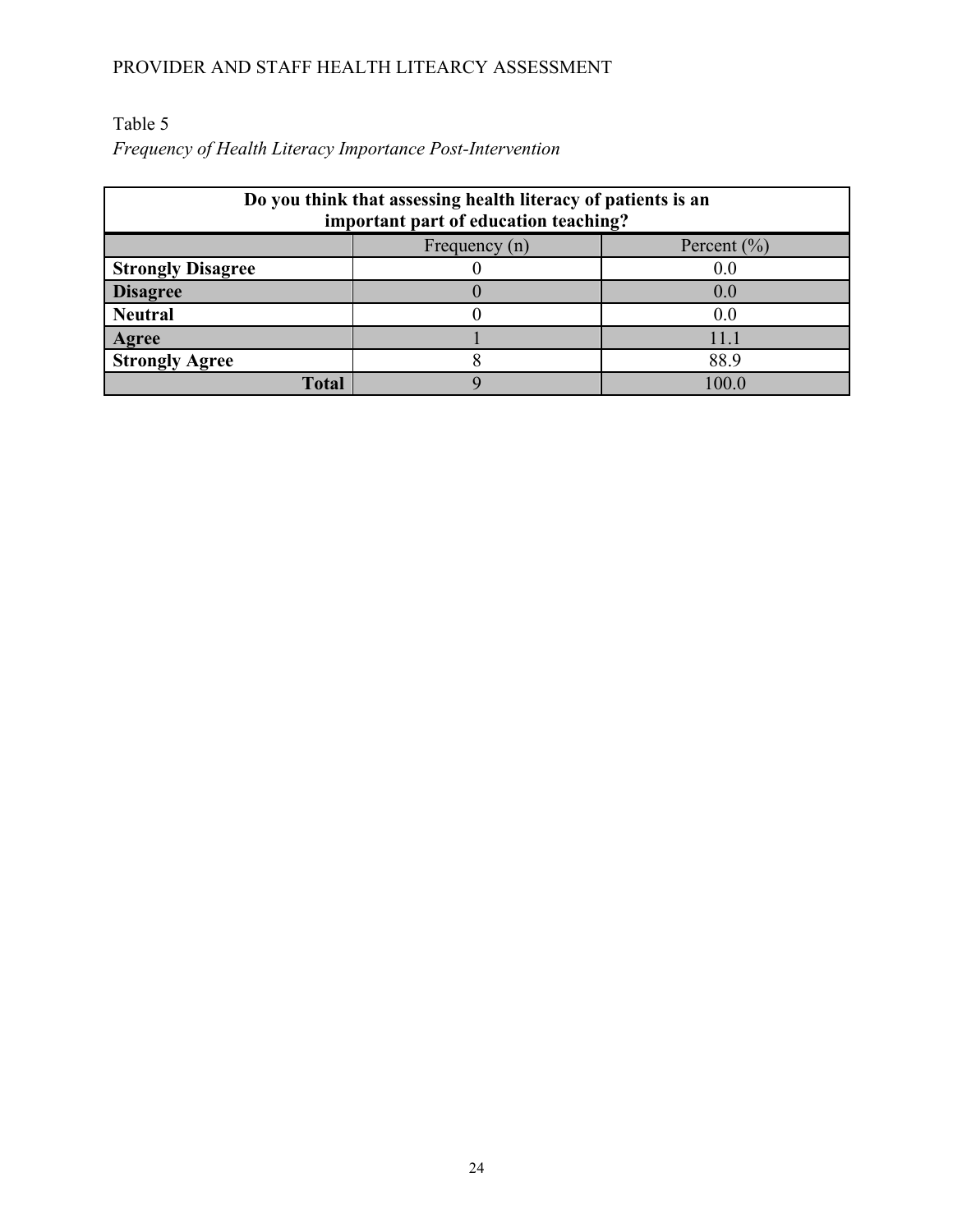### Table 6

*Frequency of Health Literacy Tool Use Post-Intervention*

| How often over the course of one-month did you use the selected<br>health literacy assessment tool with a patient? |               |                 |
|--------------------------------------------------------------------------------------------------------------------|---------------|-----------------|
|                                                                                                                    | Frequency (n) | Percent $(\% )$ |
| 00-10 patient encounters                                                                                           |               | 88.9            |
| 11-20 patient encounters                                                                                           |               | 11.1            |
| 21-30 patient encounters                                                                                           |               | 0.0             |
| 31-40 patient encounters                                                                                           |               | 0 <sub>0</sub>  |
| 41+ patient encounters                                                                                             |               | 0.0             |
| Total                                                                                                              |               | 00 <sub>1</sub> |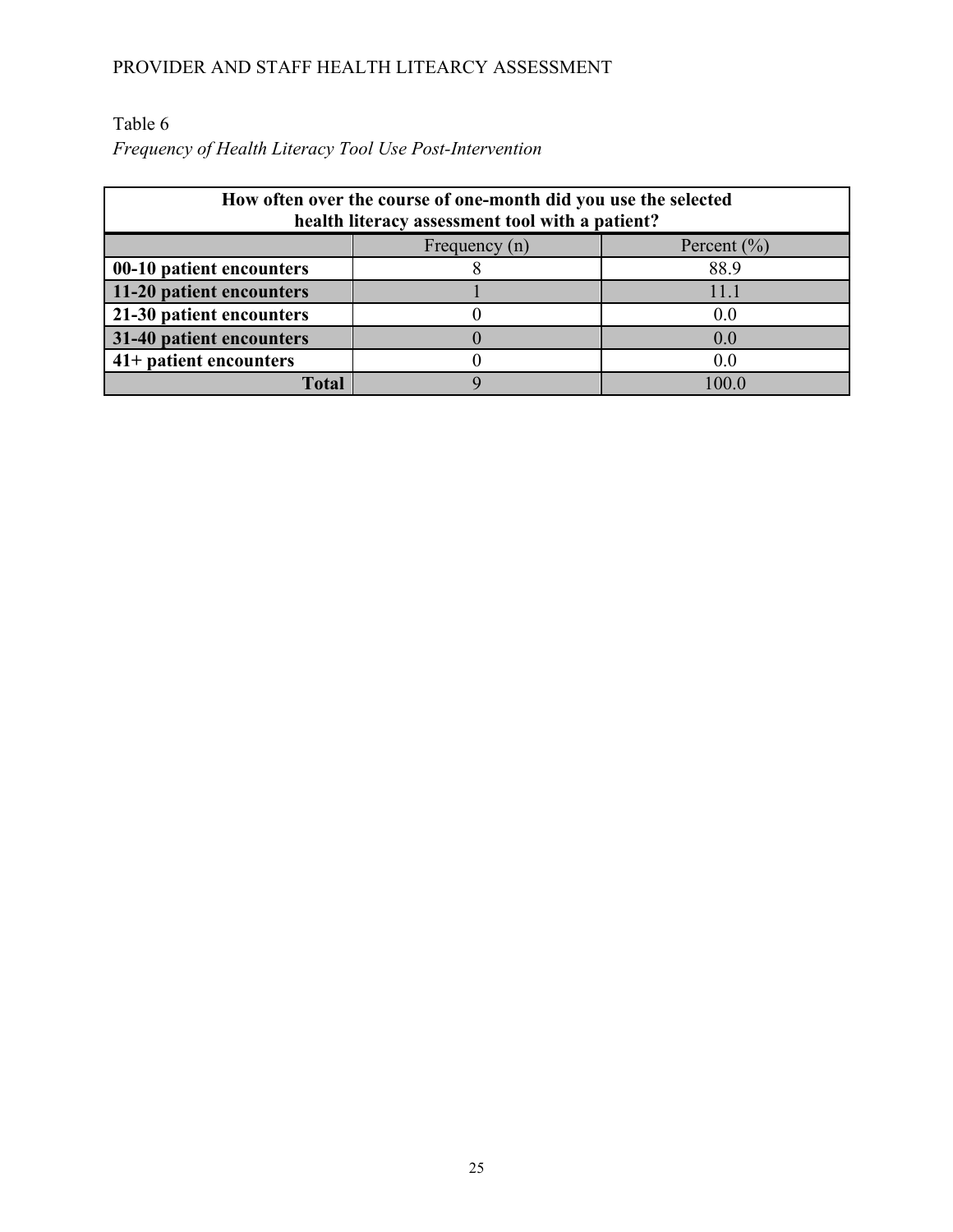### Table 7

*Frequency of Health Literacy Tool Satisfaction Post-Intervention*

| Overall, how satisfied were you with the selected<br>health literacy assessment tool? |  |      |
|---------------------------------------------------------------------------------------|--|------|
| Percent $(\% )$<br>Frequency (n)                                                      |  |      |
| Not at all Satisfied                                                                  |  | 0.0  |
| <b>Somewhat Satisfied</b>                                                             |  | 25.0 |
| <b>Satisfied</b>                                                                      |  | 37.5 |
| <b>Very Satisfied</b>                                                                 |  | 25.0 |
| <b>Highly Satisfied</b>                                                               |  | 12.5 |
| Total                                                                                 |  | 100. |

*Note*, one participant chose not to answer this question and wrote in "N/A".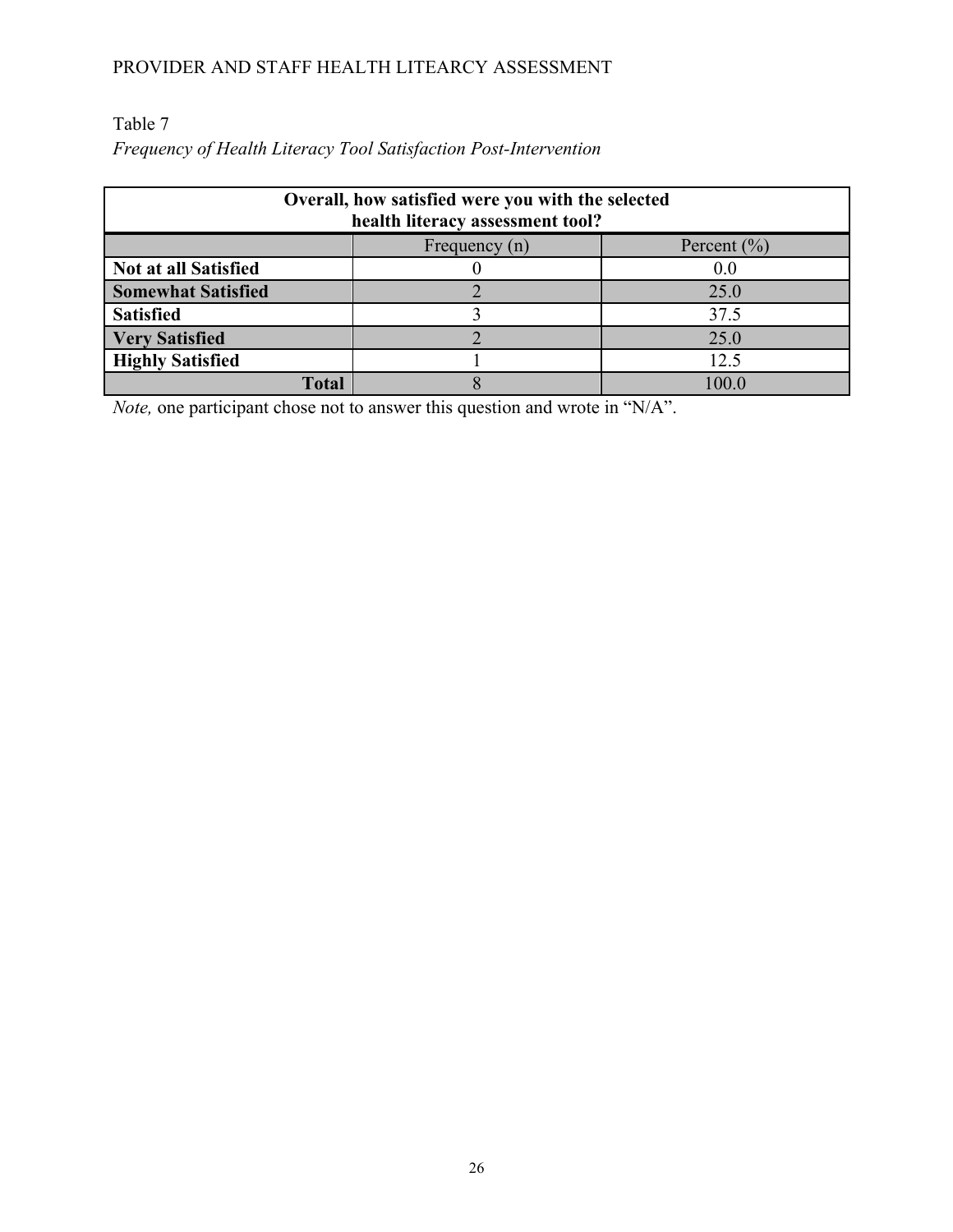Table 8

*Frequency of Health Literacy Tool Recommended Future Use Post-Intervention*

| Based on your experience with the selected health literacy assessment tool, would you<br>recommend use of this tool in everyday practice at this clinic? |               |                 |
|----------------------------------------------------------------------------------------------------------------------------------------------------------|---------------|-----------------|
|                                                                                                                                                          | Frequency (n) | Percent $(\% )$ |
| <b>Definitely Will Not</b>                                                                                                                               |               | 0.0             |
| <b>Probably Will Not</b>                                                                                                                                 |               | 0.0             |
| <b>Might or Might Not</b>                                                                                                                                |               | 66.7            |
| <b>Probably Will</b>                                                                                                                                     |               | 11.1            |
| <b>Definitely Will</b>                                                                                                                                   |               | 22.2            |
| Total                                                                                                                                                    |               | 00 <sub>1</sub> |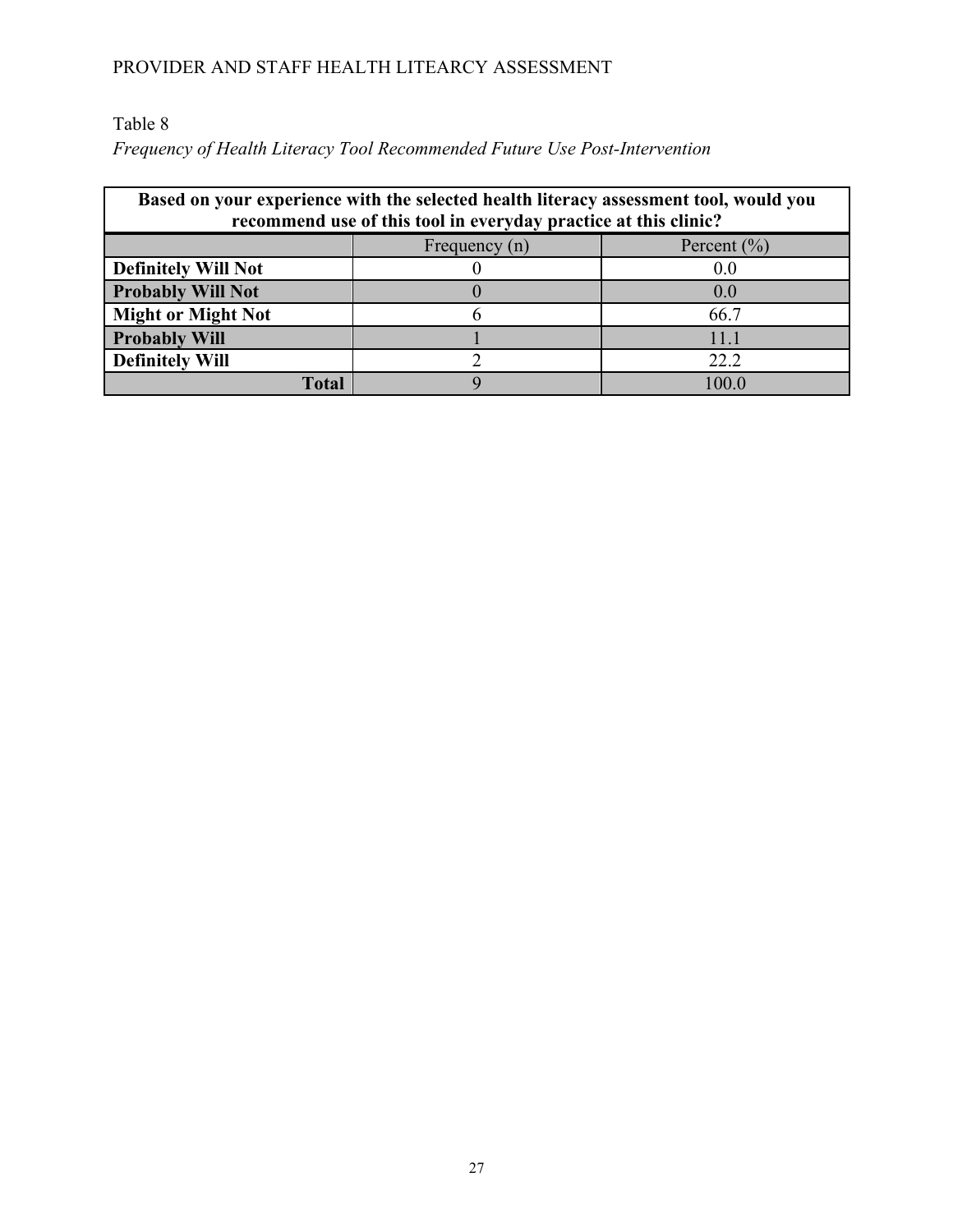### **Appendix A**

### **Provider/Staff Survey #1**

Assessing Provider and Staff Knowledge of Health Literacy and Satisfaction with a Health Literacy Assessment Tool for Patients in a Primary Care Practice

### Provider/Staff Survey #1

Please circle your chosen answer to each question below.

- 1. Do you feel you have a strong understanding on what health literacy is?
	- a. Strongly Agree
	- b. Agree
	- c. Neutral
	- d. Disagree
	- e. Strongly Disagree
- 2. Do you feel that the health literacy of patients is assessed at your clinic?
	- a. Strongly Agree
	- b. Agree
	- c. Neutral
	- d. Disagree
	- e. Strongly Disagree
- 3. Do you think that assessing health literacy of patients is an important part of patient education teaching?
	- a. Strongly Agree
	- b. Agree
	- c. Neutral
	- d. Disagree
	- e. Strongly Disagree
- 4. Do you think that patients could benefit from tailored education based on individualized assessment of health literacy levels?
	- a. Strongly Agree
	- b. Agree
	- c. Neutral
	- d. Disagree
	- e. Strongly Disagree
- 5. If you would like to share any additional comments about health literacy or patient education, please comment below: